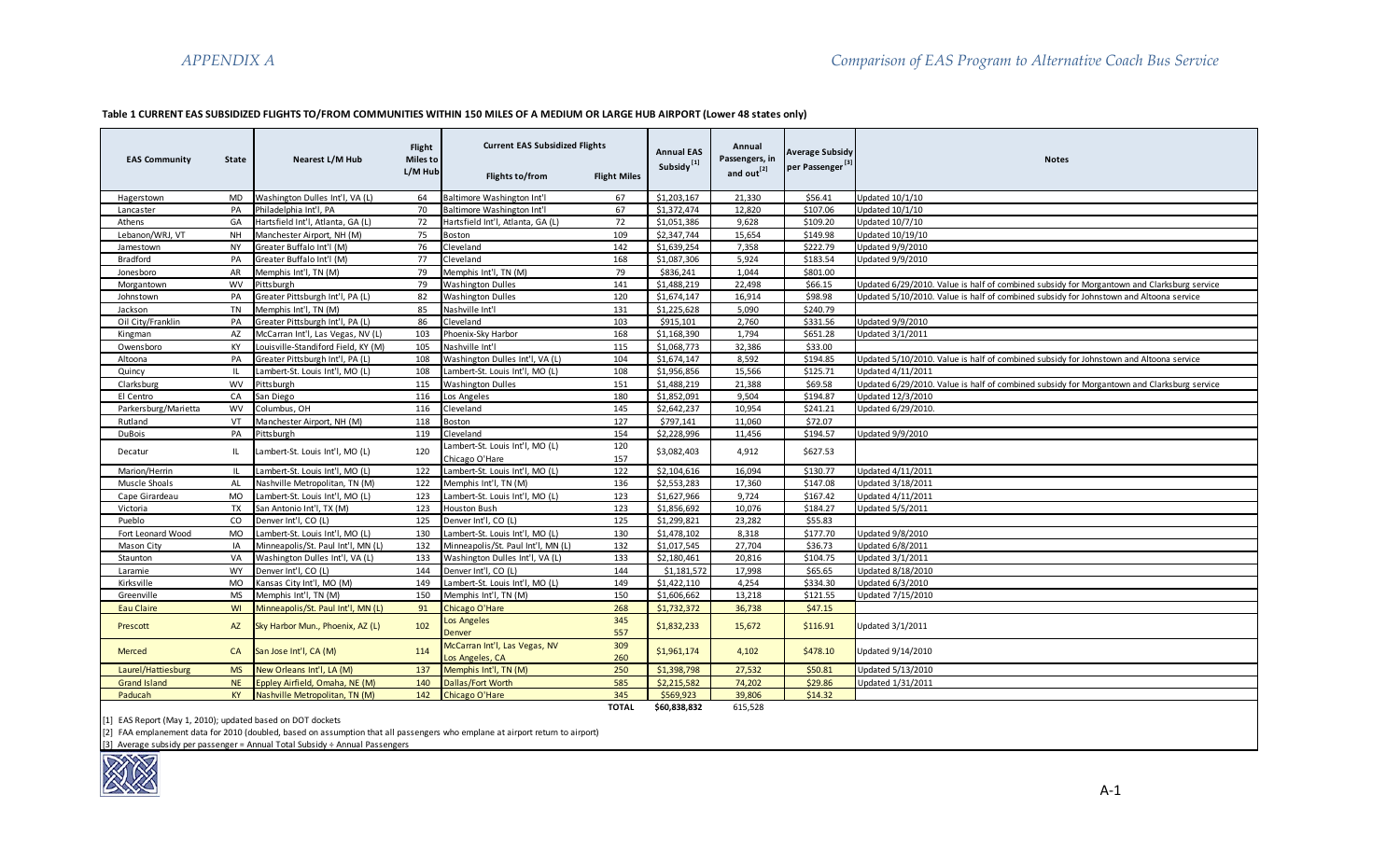#### **Table 2 DETAILS OF CURRENT EAS SUBSIDIZED FLIGHTS TO/FROM COMMUNITIES WITHIN 150 MILES OF A MEDIUM OR LARGE HUB AIRPORT (Lower 48 states only)**

|                      |              |                                      |               |                    |                |                                  |                                  |                                  |                        |                                                       |                 |                               |                       |                    |                          |                           |                    |                           |                      |          | Cost per Current Passenger |          | AVERAGE ANNUAL COST OF ONE-WAY FLIGHTS | Cost per Scheduled Seat                  |                         | <b>Total Annua</b>            | <b>Total</b>                       |
|----------------------|--------------|--------------------------------------|---------------|--------------------|----------------|----------------------------------|----------------------------------|----------------------------------|------------------------|-------------------------------------------------------|-----------------|-------------------------------|-----------------------|--------------------|--------------------------|---------------------------|--------------------|---------------------------|----------------------|----------|----------------------------|----------|----------------------------------------|------------------------------------------|-------------------------|-------------------------------|------------------------------------|
| <b>EAS Community</b> | <b>State</b> | Flights to/from                      | <b>Flight</b> | Carrier            |                |                                  |                                  |                                  |                        | Number of Daily One-way Flights to/from [1]<br>Weekly | Equipmen        | <b>Avg Fuel</b><br><b>Use</b> | Seats per             | Weekl              | Scheduled<br>Flight Time | Average<br>Delay on       | <b>Total Trave</b> | vpical One-<br>way Ticket | Avg Load             |          |                            |          |                                        |                                          |                         | <b>Flight Miles</b><br>$[12]$ | Annual<br>Fuel Use <sup>[13]</sup> |
|                      |              |                                      | <b>Miles</b>  |                    | м              | W<br>$\mathbf{T}$                | TH.                              | - S                              | <b>SU</b>              | <b>Total</b>                                          | $+^{[2]}$       | (gal/hr)                      | Flight <sup>[2]</sup> | Seats <sup>1</sup> | $(hr)^{[1]}$             | Route (hr) <sup>[5]</sup> | Time [hr]          | Price <sup>[1]</sup>      | Factor <sup>[7</sup> | Subsidy  | Fare                       | Total    | Subsidy <sup>[9]</sup>                 | Fare <sup>[10]</sup>                     | Total                   |                               |                                    |
| Hagerstown           | <b>MD</b>    | Baltimore Washington Int'l           | 67            | Cape Air           | $10 \quad 8$   | -8                               | -8                               | 10<br>6                          | -6                     | -56                                                   | $-402$          | 37.0                          | <b>Q</b>              | 504                | 0.70                     | 0.25                      | 2.12               | \$59.00                   | 81%                  | \$56.41  | \$59.00                    | \$115.41 | 45.91                                  |                                          | 48.02 \$ 93.93          | 195,104                       | 75.421                             |
| Lancaster            | PA           | Baltimore Washington Int'l           | 67            | Cape Air           | 10             | $\mathbf{R}$<br>-8               | 8                                | 10<br>6                          | -6                     | 56                                                    | $-402$          | 37.0                          | $\mathbf{q}$          | 504                | 0.63                     | 0.26                      | 2.07               | \$49.00                   | 49%                  | \$107.06 | \$49.00                    | \$156.06 | $52.37$ \$                             | 23.97                                    | \$76.34                 | 195,104                       | 68,238                             |
| Athens               | GA           | Hartsfield Int'l. Atlanta. GA (L)    | 72            | Pacific Wings      | $\overline{4}$ | $\overline{4}$<br>$\overline{4}$ | $\overline{4}$<br>$\overline{4}$ | 2                                | $\overline{2}$         | 24                                                    | C-208B          | 42.0                          | -9                    | 216                | 0.75                     | 0.33                      | 2.25               | \$61.50                   | 86%                  | \$109.20 | \$61.50                    | \$170.70 |                                        | $93.61$   \$ 52.72   \$ 146.32           |                         | 89.856                        | 39.312                             |
| Lebanon/WRJ, VT      | <b>NH</b>    | Boston                               | 109           | Cape Air           |                | $\mathbf{R}$<br>$\mathbf{R}$     | 8                                | $\mathbf{R}$<br>8                | 8                      | 56                                                    | $-402$          | 37.0                          | $\mathbf{q}$          | 504                | 0.92                     | 0.43                      | 2.52               | \$69.50                   | 60%                  | \$149.98 | \$69.50                    | \$219.48 | $89.58$ $\overline{\phantom{0}}$       |                                          | $41.51$ \$ 131.09       | 317,408                       | 98,765                             |
| Jamestown            | <b>NY</b>    | Cleveland                            | 142           | Gulfstream         | 6              | 6<br>$6\overline{6}$             | - 6                              | 6<br>$\overline{2}$              | $\overline{4}$         | 36                                                    | B-1900          | 110.0                         | 19                    | 684                | 1.00                     | 0.96                      | 3.13               | \$89.00                   | 21%                  | \$222.79 | \$89.00                    | \$311.79 |                                        | $46.09$   \$ $18.41$   \$ 64.50          |                         | 265,824                       | 205.920                            |
| Bradford             | PA           | Cleveland                            | 168           | Gulfstream         | 6              | -6<br>-6                         | 6                                | 6<br>$\overline{2}$              | $\overline{4}$         | 36                                                    | B-1900          | 110.0                         | 19                    | 684                | 1.08                     | 0.46                      | 2.71               | \$103.00                  | 17%                  | \$183.54 | \$103.00                   | \$286.54 |                                        | $30.57$ \$ 17.16 \$ 47.72                |                         | 314.496                       | 223,080                            |
| Jonesboro            | AR           | Memphis Int'l, TN (M)                | 79            | SeaPort            | $\overline{4}$ | $\overline{4}$<br>$\overline{4}$ | $\overline{4}$<br>$\overline{4}$ | $\overline{0}$                   | $\overline{4}$         | 24                                                    | PC-12           | 74.0                          | -9                    | 216                | 0.50                     | 0.33                      | 2.00               | \$39.00                   | 9%                   | \$801.00 | \$39.00                    | \$840.00 | 74.45 S                                |                                          | 3.63 S 78.08            | 98,592                        | 46,176                             |
| Morgantown           | <b>WV</b>    | <b>Washington Dulles</b>             | 141           | Colgan             |                | $\overline{4}$<br>- 6            | -6                               | -6<br>$\overline{4}$             | $\overline{4}$         | 36                                                    | <b>SAAB 340</b> | 129.0                         | 34                    | 1224               | 0.98                     | 0.64                      | 2.80               | \$96.00                   | 35%                  | \$66.15  | \$96.00                    | \$162.15 |                                        | $23.38$   \$ $33.93$   \$ 57.32          |                         | 263,952                       | 237,463                            |
| Johnstown            | PA           | <b>Washington Dulles</b>             | 120           | Colgan             | 6              | - 6<br>-6                        | 6                                | 6<br>$\overline{4}$              | $\overline{2}$         | 36                                                    | <b>SAAB 340</b> | 129.0                         | 34                    | 1224               | 1.00                     | 0.58                      | 2.75               | \$106.00                  | 27%                  | \$98.98  | \$106.00                   | \$204.98 |                                        | $26.30 \mid \xi$ 28.17 $\mid \xi$ 54.47  |                         | 224,640                       | 241,488                            |
| Jackson              | TN           | Nashville Int'                       | 131           | Pacific Wings      | 6              | - 6<br>-6                        | 6                                | $\Delta$<br>-6                   | $\Delta$               | 38                                                    | $-208$          | 47.6                          | $\mathbf{q}$          | 342                | 0.83                     | 0.33                      | 2.33               | \$59.00                   | 29%                  | \$240.79 | \$59.00                    | \$299.79 | $68.92$ \$                             |                                          | $16.89$ \$ 85.80        | 258.856                       | 78.381                             |
| Oil City/Franklin    | PA           | Cleveland                            | 103           | Gulfstream         | 6              | $\overline{4}$<br>$\overline{4}$ | 6                                | 6<br>$\mathcal{P}$               | $\overline{2}$         | 30                                                    | 3-1900          | 110.0                         | 19                    | 570                | 0.83                     | 1.28                      | 3.28               | \$73.50                   | 9%                   | \$331.56 | \$73.50                    | \$405.06 | $30.87$ \$                             |                                          | $6.84$ \$ 37.72         | 160,680                       | 143,000                            |
| Kingman              | AZ           | Phoenix-Sky Harbor                   | 168           | <b>Great Lakes</b> | 4              | $\overline{4}$<br>$\overline{4}$ | $\overline{4}$                   | $\overline{2}$<br>$\overline{4}$ | $\overline{a}$         | 26                                                    | B-1900          | 110.0                         | 19                    | 494                | 0.83                     | 0.31                      | 2.32               | \$65.92                   | 7%                   | \$651.28 | \$65.92                    | \$717.20 | $45.48 \,$ \$                          |                                          | 4.60 $\vert$ \$ 50.09   | 227,136                       | 123.933                            |
| Owensboro            | KY           | Nashville Int'                       | 115           | Pacific Wings      | 6              | -6<br>6                          | -6                               | -6<br>$\Delta$                   | $\Delta$               | 38                                                    | $-208$          | 47.6                          | $\mathbf{q}$          | 342                | 0.75                     | 0.33                      | 2.25               | \$59.00                   | <b>UNK</b>           |          | Cannot be determined [11]  |          |                                        | Cannot be determined [11]                |                         | 227,240                       | 70,543                             |
| Altoona              | PA           | Washington Dulles Int'l, VA (L)      | 104           | Colgan             |                | -6<br>6                          | 6                                | $\mathbf{R}$<br>-6               | -5                     | 38                                                    | <b>SAAB 340</b> | 129.0                         | 34                    | 1292               | 0.95                     | 1.16                      | 3.28               | \$106.00                  | 13%                  | \$194.85 | \$106.00                   | \$300.85 | $24.92 \quad$ \$                       |                                          | $13.56$ $\mid$ \$ 38.47 | 205,504                       | 242,159                            |
| Quincy               | - IL         | ambert-St. Louis Int'l. MO (L)       | 108           | Cape Air           |                |                                  | 12   12   12   12   12           | 6                                | -6                     | 72                                                    | $-402$          | 37.0                          | $\mathbf{q}$          | 648                | 0.83                     | 0.20                      | 2.20               | \$49.97                   | 46%                  | \$125.71 | \$49.97                    | \$175.68 |                                        | $58.07 \mid \xi$ 23.08 $\mid \xi$ 81.16  |                         | 404,352                       | 115,440                            |
| Clarksburg           | <b>WV</b>    | <b>Washington Dulles</b>             | 151           | Colgan             | 6              | $\overline{4}$<br>- 6            | 6                                | 6<br>$\overline{4}$              | - 4                    | 36                                                    | <b>SAAB 340</b> | 129.0                         | 34                    | 1224               | 1.12                     | 0.69                      | 2.98               | \$86.00                   | 34%                  | \$69.58  | \$86.00                    | \$155.58 | $23.38$ \$                             | 28.90                                    | 52.28                   | 282,672                       | 269,662                            |
| El Centro            | CA           | Los Angeles                          | 180           | SkyWest            | $\overline{4}$ | $\overline{4}$<br>$\overline{4}$ | $\overline{4}$<br>$\overline{4}$ | $\overline{4}$                   | $\overline{4}$         | 28                                                    | <b>BRASILIA</b> | 117.8                         | 30                    | 840                | 1.05                     | 0.33                      | 2.55               | \$71.00                   | 22%                  | \$194.87 | \$71.00                    | \$265.87 |                                        | $42.40 \mid S$ 15.45 $\mid S$ 57.85      |                         | 262,080                       | 180.093                            |
| Parkersburg/Marietta | WV           | Cleveland                            | 145           | Gulfstream         | 8              | $\mathbf{R}$<br>$\mathbf{R}$     | 8                                | -8<br>$\Delta$                   | - 4                    | 48                                                    | 3-1900          | 110.0                         | 19                    | 912                | 0.92                     | 0.63                      | 2.72               | \$135.00                  | 23%                  | \$241.21 | \$135.00                   | \$376.21 |                                        | $55.72$ \$ 31.18 \$ 86.90                |                         | 361,920                       | 251,680                            |
| Rutland              | VT           | Boston                               | 127           | Cape Air           |                | - 6<br>-6                        | 6                                | 6<br>6                           | -6                     | 42                                                    | $-402$          | 37.0                          | $\mathbf{q}$          | 378                | 0.98                     | 0.52                      | 2.68               | \$109.00                  | 56%                  | \$72.07  | \$109.00                   | \$181.07 |                                        | $40.55$   \$ 61.33   \$ 101.89           |                         | 277,368                       | 79,461                             |
| <b>DuBois</b>        | PA           | Cleveland                            | 154           | Gulfstream         | 6.             | $\mathbf{R}$<br>-6               | 6                                | 8<br>6                           | 6                      | 46                                                    | B-1900          | 110.0                         | 19                    | 874                | 1.08                     | 0.45                      | 2.70               | \$95.00                   | 25%                  | \$194.57 | \$95.00                    | \$289.57 |                                        | $49.04 \mid \xi$ 23.95 $\mid \xi$ 72.99  |                         | 368,368                       | 285,047                            |
| Decatur              | ш            | ambert-St. Louis Int'l, MO (L)       | 120           | Air Choice One     | 6              | - 6<br>- 6                       | - 6                              | 6<br>- 2                         | $\overline{4}$         | 36                                                    | Caravan         | 47.6                          | 9                     | 324                | 0.83                     | 0.33                      | 2.33               | \$42.00                   | 29%                  | \$627.53 | \$42.00                    | \$669.53 | $$182.95 \mid $12.25 \mid $195.20$     |                                          |                         | 224,640                       | 74,256                             |
|                      |              | Chicago O'Hare                       | 157           | Air Choice One     | 6.             | $6\overline{6}$<br>-6            | - 6                              | - 6<br>$\overline{\phantom{a}}$  | $\overline{a}$         | 36                                                    | Caravan         | 47.6                          | q                     | 324                | 1.25                     | 0.33                      | 2.75               | \$42.00                   |                      |          |                            |          |                                        |                                          |                         | 293,904                       | 111,384                            |
| Marion/Herrin        |              | Lambert-St. Louis Int'l, MO (L)      | 122           | Cape Air           |                | 12 12 12                         | 12                               | 12<br>-6                         |                        | 68                                                    | $-402$          | 37.0                          | -9                    | 612                | 0.83                     | 0.29                      | 2.29               | \$49.97                   | 51%                  | \$130.77 | \$49.97                    | \$180.74 |                                        | $66.13$ \$ 25.27 \$ 91.40                |                         | 431,392                       | 109,027                            |
| Muscle Shoals        | AL           | Memphis Int'l, TN (M)                | 136           | Mesaba             | 4              | $\overline{4}$<br>$\overline{4}$ | $\overline{4}$                   | $\overline{4}$<br>$\overline{4}$ | $\Delta$               | 28                                                    | <b>SAAB 340</b> | 129.0                         | 34                    | 952                | 0.83                     | 0.03                      | 2.04               | \$478.00                  | 35%                  | \$147.08 | \$478.00                   | \$625.08 |                                        | $51.58$   \$ 167.62   \$ 219.20          |                         | 198.016                       | 156.520                            |
| Cape Girardeau       | <b>MO</b>    | ambert-St. Louis Int'l, MO (L)       | 123           | Cape Air           | 8              | 8<br>8                           | 8                                | 8<br>$\overline{4}$              | 4                      | 48                                                    | $-1900$         | 110.0                         | 19                    | 912                | 0.92                     | 0.34                      | 2.43               | \$49.97                   | 21%                  | \$167.42 | \$49.97                    | \$217.39 |                                        | $34.33$   \$ 10.25   \$ 44.57            |                         | 307,008                       | 251,680                            |
| Victoria             | TX           | <b>Houston Bush</b>                  | 123           | Colgan             |                | $\Delta$<br>$\overline{a}$       | $\overline{4}$                   | $\overline{2}$<br>$\overline{4}$ | 4                      | 26                                                    | <b>SAAB 340</b> | 129.0                         | 34                    | 884                | 0.92                     | 0.50                      | 2.59               | \$142.00                  | 22%                  | \$184.27 | \$142.00                   | \$326.27 |                                        | $40.39$   \$ 31.13   \$ 71.52            |                         | 166.296                       | 159.874                            |
| Pueblo               | CO           | Denver Int'l, CO (L)                 | 125           | Great Lakes        |                | -8                               | 8                                | 8<br>$\overline{4}$              | $\overline{4}$         | 48                                                    | $-1900$         | 110.0                         | 19                    | 912                | 0.65                     | 0.57                      | 2.39               | \$90.42                   | 49%                  | \$55.83  | \$90.42                    | \$146.25 |                                        | $27.41 \mid \xi$ 44.39 $\mid \xi$ 71.80  |                         | 312,000                       | 178,464                            |
| Fort Leonard Wood    | <b>MO</b>    | ambert-St. Louis Int'l. MO (L)       | 130           | Cape Air           |                | $\mathbf{R}$<br>-8               | 8                                | $\overline{\phantom{a}}$<br>8    | - 8                    | 50                                                    | $-402$          | 37.0                          | $\mathbf{q}$          | 450                | 0.87                     | 0.33                      | 2.36               | \$59.00                   | 36%                  | \$177.70 | \$59.00                    | \$236.70 | $63.17$ \$                             |                                          | 20.97 S 84.14           | 338,000                       | 83,373                             |
| Mason City           | IA           | Minneapolis/St. Paul. MN (L)         | 132           | Mesaba             | $\Delta$       | $\overline{4}$<br>$\overline{4}$ | $\overline{4}$                   | $\overline{4}$<br>$\overline{4}$ | $\overline{4}$         | 28                                                    | <b>SAAB 340</b> | 129.0                         | 34                    | 952                | 0.82                     | 0.27                      | 2.26               | \$257.00                  | 56%                  | \$36.73  | \$257.00                   | \$293.73 |                                        | 20.55 \$143.83                           | \$164.38                | 192,192                       | 153,390                            |
| Staunton             | VA           | Washington Dulles Int'l, VA (L       | 133           | Colgan             | 6              | 6<br>- 6                         | 6 6                              | $\overline{2}$                   | $\overline{4}$         | 36                                                    | B-1900          | 110.0                         | 19                    | 684                | 0.82                     | 0.40                      | 2.39               | \$96.00                   | 59%                  | \$104.75 | \$96.00                    | \$200.75 |                                        | $61.30 \mid \xi$ 56.18 $\mid \xi$ 117.49 |                         | 248,976                       | 168,168                            |
| Laramie              | WY           | Denver Int'l, CO (L)                 | 144           | Great Lakes        |                | - 6<br>-6                        | -6                               | $\overline{\phantom{a}}$<br>-6   | $\Delta$               | 36                                                    | 3-1900          | 110.0                         | 19                    | 684                | 0.72                     | 0.40                      | 2.29               | \$210.18                  | 51%                  | \$65.65  | \$210.18                   | \$275.83 |                                        | 33.22   \$ 106.35   \$ 139.57            |                         | 269.568                       | 147,576                            |
| Kirksville           | <b>MO</b>    | Lambert-St. Louis Int'l, MO (L)      | 149           | Cape Air           | 6 6            | - 6                              | 6                                | 6<br>6                           | -6                     | 42                                                    | $-402$          | 37.0                          | 9                     | 378                | 1.08                     | 0.25                      | 2.50               | \$49.97                   | 22%                  | \$334.30 | \$49.97                    | \$384.27 |                                        | $72.35$ \$ 10.81 \$ 83.16                |                         | 325,416                       | 87,542                             |
| Greenville           | <b>MS</b>    | Memphis Int'l, TN (M)                | 150           | Mesaba             |                | $\overline{4}$<br>$\Delta$       | $\Delta$                         | $\Delta$<br>$\Delta$             | $\Delta$               | 28                                                    | <b>SAAB 340</b> | 129.0                         | 34                    | 952                | 0.85                     | 0.14                      | 2.16               | \$294.50                  | 27%                  | \$121.55 | \$294.50                   | \$416.05 | $32.46$ \$                             |                                          | 78.63 \$111.09          | 218,400                       | 159.650                            |
| <b>Eau Claire</b>    | WI           | Chicago O'Hare                       | 268           | SkyWest            | $\Delta$       | $\overline{4}$<br>$\overline{a}$ | $\overline{4}$                   | $\mathbf{A}$<br>$\mathbf{A}$     | $\sqrt{2}$             | 28                                                    | <b>CRJ-200</b>  | 324.0                         | 50                    | 1400               | 1.25                     | 0.37                      | 2.79               | \$126.00                  | 50%                  | \$47.15  | \$126.00                   | \$173.15 | $23.80$ \$                             |                                          | $63.59$ \$ 87.38        | 390,208                       | 589,680                            |
|                      |              | os Angeles                           | 345           | <b>Great Lakes</b> |                | $\overline{4}$<br>$\overline{4}$ | $\overline{4}$                   | $\overline{4}$<br>$\overline{4}$ |                        | 28                                                    | B-1900          | 110.0                         | 19                    | 532                | 1.58                     | 0.52                      | 3.27               | \$98.18                   |                      |          |                            |          |                                        |                                          |                         | 502.320                       | 253.587                            |
| Prescott             | <b>AZ</b>    | )enver                               | 557           | <b>Great Lakes</b> |                | $\overline{2}$<br>$\overline{2}$ | $\overline{2}$<br>$\overline{2}$ | $\overline{2}$                   |                        |                                                       | B-1900          | 110.0                         | 19                    | 266                | 2.78                     | 0.33                      | 4.28               | \$187.40                  | 57%                  | \$116.91 | \$127.92                   | \$244.83 |                                        | $66.23$   \$ 55.62   \$ 121.85           |                         | 405,496                       | 222,889                            |
|                      |              | <b>McCarran Int'l, Las Vegas, NV</b> | 309           | <b>Great Lakes</b> |                | $\overline{4}$<br>$\overline{4}$ | $\overline{4}$                   | $\overline{4}$<br>$\overline{4}$ | $\overline{4}$         | 28                                                    | B-1900          | 110.0                         | 19                    | 532                | 1.50                     | 1.58                      | 4.25               | \$104.62                  |                      |          |                            |          |                                        |                                          |                         | 449.904                       | 240,240                            |
| Merced               | CA           | os Angeles, CA                       | 260           | <b>Great Lakes</b> |                | $\overline{4}$<br>$\mathbf{A}$   | $\overline{4}$                   | $\overline{4}$<br>$\Delta$       | $\overline{4}$         | 28                                                    | $-1900$         | 110.0                         | 19                    | 532                | 1.70                     | 0.33                      | 3.20               | \$113.22                  | 15%                  | \$478.10 | \$108.92                   | \$587.02 |                                        | $70.89$   \$ 15.51   \$ 86.41            |                         | 378,560                       | 272,272                            |
| Laurel/Hattiesbur    | <b>MS</b>    | Memphis Int'l, TN (M)                | 250           | Mesaba             |                | $\mathbf{A}$<br>$\overline{4}$   | $\overline{4}$                   | $\overline{4}$<br>$\Delta$       | $\Delta$               | 28                                                    | <b>SAAB 340</b> | 129.0                         | 34                    | 952                | 1.28                     | 0.36                      | 2.81               | \$423.00                  | 56%                  | \$50.81  | \$423.00                   | \$473.81 |                                        | 28.26 \$235.25 \$263.51                  |                         | 364,000                       | 241,041                            |
| <b>Grand Island</b>  | <b>NE</b>    | <b>Dallas/Fort Worth</b>             | 585           | American Eagle     |                | $\overline{4}$<br>$\overline{4}$ | $\overline{4}$<br>$\overline{4}$ | $\overline{2}$                   | $\boldsymbol{\Lambda}$ | 26                                                    | <b>MB-145</b>   | 223.0                         | 50                    | 1300               | 1.67                     | 0.39                      | 3.23               | \$201.00                  | <b>UNK</b>           |          | Cannot be determined [11]  |          |                                        | Cannot be determined [11]                |                         | 790,920                       | 502.493                            |
| Paducah              | <b>KY</b>    | Chicago O'Hare                       | 345           | SkyWest            | $\mathbf{A}$   | $\mathbf{A}$<br>$\overline{4}$   | $\overline{4}$<br>$\overline{4}$ | $\Delta$                         | $\overline{4}$         | 28                                                    | RJ-200          | 324.0                         | 50                    | 1400               | 1.47                     | 0.52                      | 3.16               | \$104.50                  | 55%                  | \$14.32  | \$104.50                   | \$118.82 |                                        | $7.83$   \$ 57.14   \$ 64.97             |                         | 502,320                       | 691.891                            |

**TOTAL 12,310,688 7,930,259**

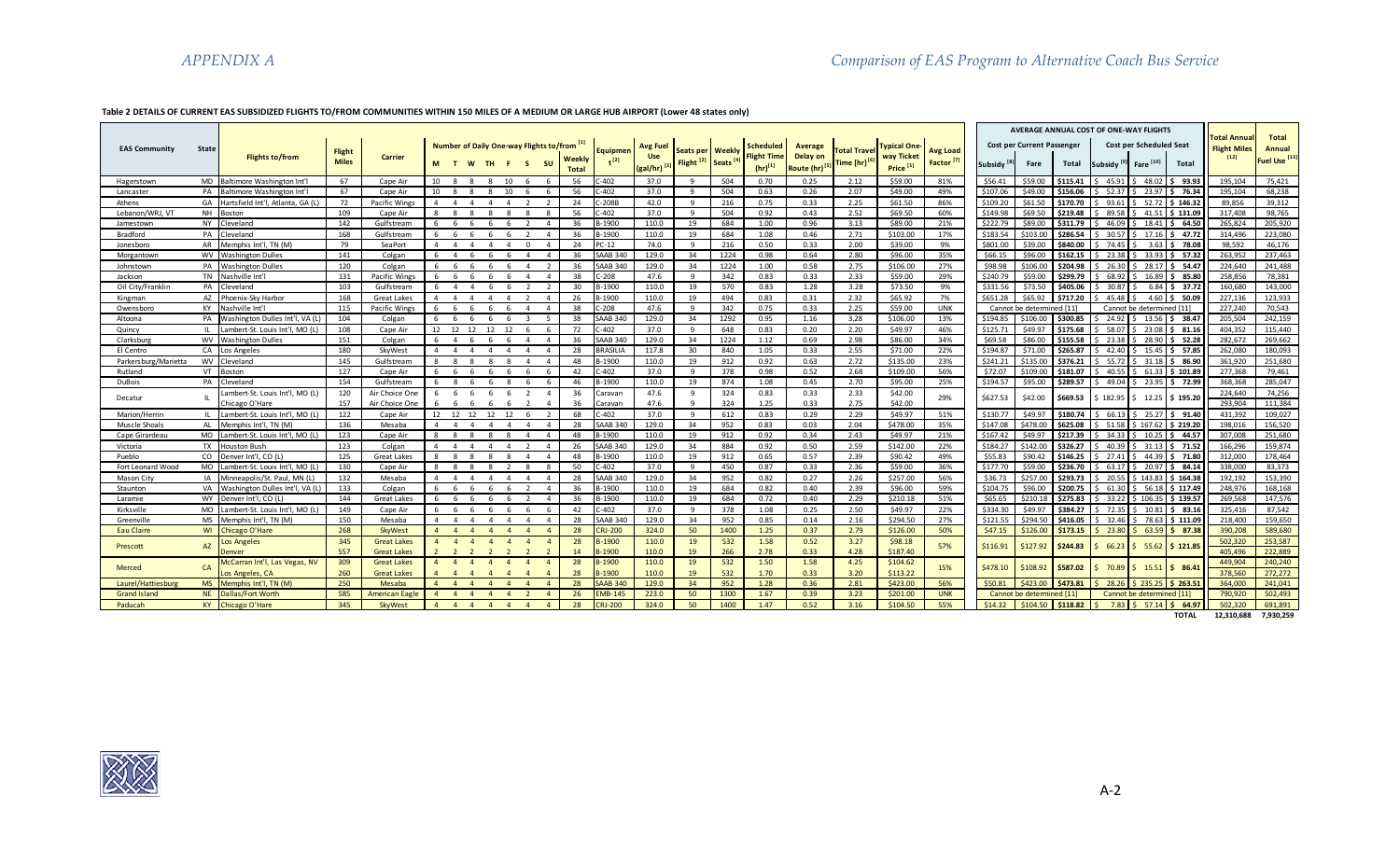## **TABLE 2 NOTES**

- [1] Carrier websites, accessed 8/18/2011 and 8/19/2011. Prices and flight times represent lowest price and shortest duration of outbound on 9/19/2011. Prices and durations for direct flights only unless no direct flights e
- [2] EAS Report (May 1, 2010); updated based on DOT dockets
- [3] See Table 11
- [4] Weekly seats = Weekly total flights x seats per flight
- [5] See Table 10
- [6] Total Travel Time = Scheduled Flight time + Average Delay on Route + Pre-flight wait time + Deplaning time
- Assume pre-flight wait time 1.0 hour for security clearance per TSA guidelines. Assume deplaning time is 0.17 hour.
- [7] Average Load Factor = Annual passengers  $[Table 1] \div (weekly seats x 52 weeks)$
- [8] Average subsidy per passenger = Annual Total Subsidy [Table 1] ÷ Annual Passengers [Table 1]
- [9] Average subsidy per seat = Annual Total Subsidy [Table 1] ÷ (weekly seats x 52 weeks/year)
- [10] Average fare per scheduled seat = Typical one-way ticket price x current annual passengers [Table 1] ÷ (weekly seats x 52 weeks/year). Note that this is a minumum number because it assumes no increase in fare revenue
- [11] Carrier offers subsidized and unsubsidized service from this airport. Cannot determine the number of passengers on subsidized routes given available information.
- [12] Total Annual Flight Miles = Weekly Flights x 52 weeks/yr x Flight miles per flight
- [13] Total Annual Fuel Use (gal) = Weekly Flights x 52 weeks/yr x Flight Time (hr) x Average Fuel Use (gal/hr)

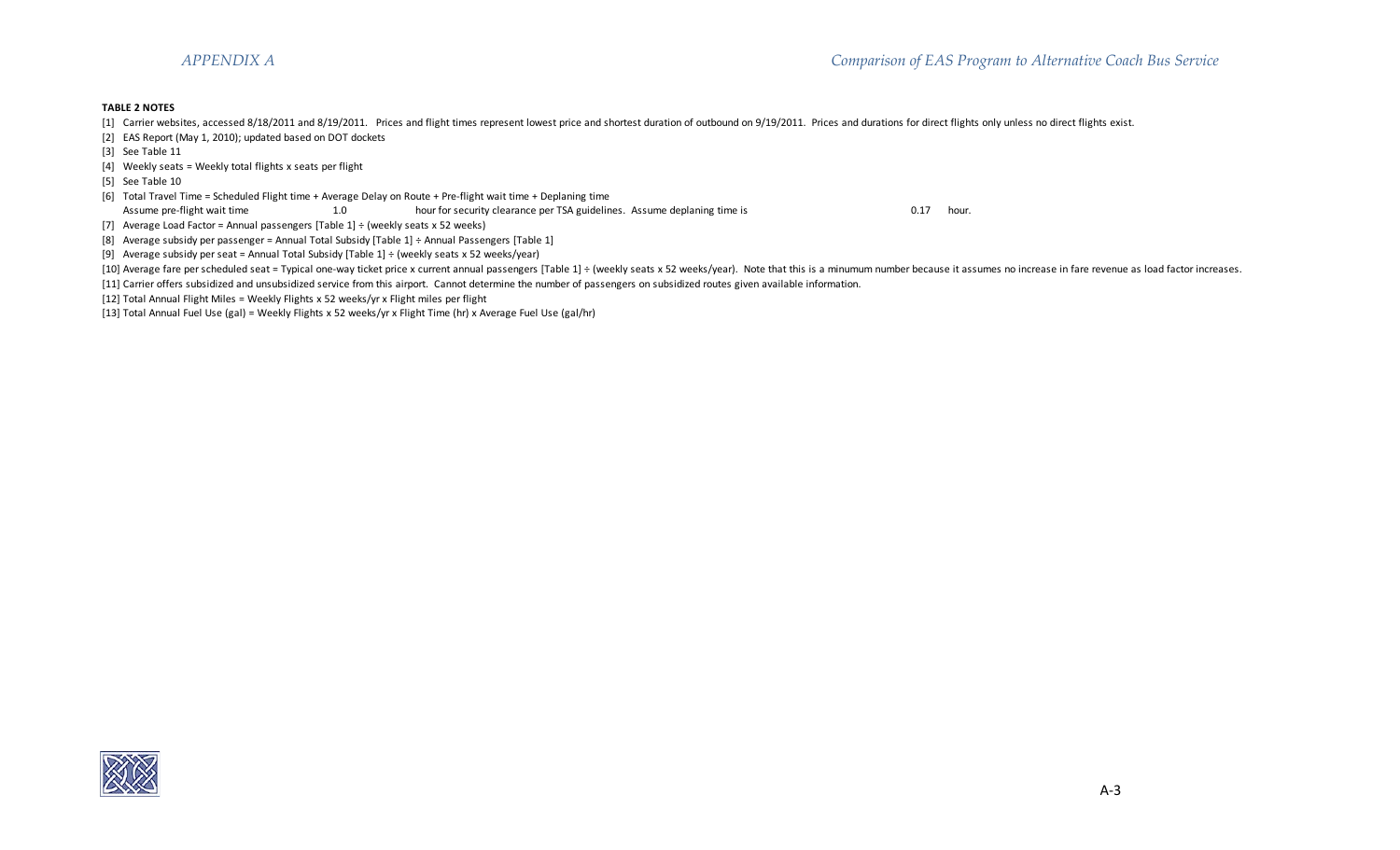# **TABLE 3: ALTERNATE BUS SERVICE TO/FROM CURRENT AIRPORTS SERVICED BY EAS-SUBSIDIZED FLIGHTS**

|                      |              |                                    |                                    |                     | <b>Alternate Bus Service</b>         |                             |                                                       |                                               |                                   |                                     | Minimum Service - Current Flight Frequency  |                                             |                                |                                |
|----------------------|--------------|------------------------------------|------------------------------------|---------------------|--------------------------------------|-----------------------------|-------------------------------------------------------|-----------------------------------------------|-----------------------------------|-------------------------------------|---------------------------------------------|---------------------------------------------|--------------------------------|--------------------------------|
|                      |              |                                    |                                    |                     |                                      | One-way Trip <sup>[1]</sup> |                                                       |                                               |                                   | Weekly one-                         |                                             |                                             |                                |                                |
| <b>EAS Community</b> | <b>State</b> | <b>Current EAS Flights to/from</b> | <b>Bus service to/from</b>         | Route               | <b>Distance</b><br>(m <sub>i</sub> ) | <b>Drive Time</b><br>(hr)   | Avg<br><b>Congestion</b><br>Delay (hr) <sup>[2]</sup> | <b>Total Trip</b><br>Time (hr) <sup>[3]</sup> | <b>Incr Trip</b><br>Time (hr) [4] | way Trips<br>to/from <sup>[5]</sup> | <b>Min Buses</b><br>Required <sup>[6]</sup> | <b>Utilization</b><br>Factor <sup>[7]</sup> | Annual<br>Miles <sup>[8]</sup> | Weekly<br>Seats <sup>[9]</sup> |
| Hagerstown           | <b>MD</b>    | Baltimore Washington Int'l         | Baltimore Washington Int'l         | $I-70E$             | 86                                   | 1.60                        | 0.027                                                 | 2.13                                          | 0.01                              | 56                                  | $\overline{2}$                              | 56.7%                                       | 261,731                        | 3,080                          |
| Lancaster            | PA           | Baltimore Washington Int'l         | Baltimore Washington Int'l         | $I-83S$             | 92                                   | 1.73                        | 0.027                                                 | 2.26                                          | 0.19                              | 56                                  | $\overline{2}$                              | 60.3%                                       | 282.522                        | 3.080                          |
| Athens               | GA           | Hartsfield Int'l, Atlanta, GA (L)  | Hartsfield Int'l, Atlanta, GA (L)  | GA-316 W and I-85 S | 84                                   | 1.80                        | 0.044                                                 | 2.34                                          | 0.09                              | 24                                  | $\mathbf{1}$                                | 53.6%                                       | 109,812                        | 1,320                          |
| Lebanon/WRJ, VT      | <b>NH</b>    | Boston                             | Boston                             | I-89 S and I-93 S   | 123                                  | 1.98                        | 0.040                                                 | 2.52                                          | 0.00                              | 56                                  | $\overline{2}$                              | 67.3%                                       | 376,085                        | 3,080                          |
| Jamestown            | <b>NY</b>    | Cleveland                          | Cleveland                          | I-90 W              | 156                                  | 2.58                        | 0.016                                                 | 3.10                                          | $-0.03$                           | 36                                  | $\overline{2}$                              | 53.1%                                       | 306,634                        | 1,980                          |
| Bradford             | PA           | Cleveland                          | Cleveland                          | I-90 W              | 198                                  | 3.62                        | 0.016                                                 | 4.13                                          | 1.42                              | 36                                  | $\overline{2}$                              | 70.8%                                       | 389,189                        | 1,980                          |
| Jonesboro            | AR           | Memphis Int'l, TN (M)              | Memphis Int'l, TN (M)              | US-63 S and I-55 S  | 81                                   | 1.42                        | 0.021                                                 | 1.94                                          | $-0.06$                           | 24                                  | $\mathbf{1}$                                | 44.3%                                       | 105,618                        | 1,320                          |
| Morgantown           | <b>WV</b>    | <b>Washington Dulles</b>           | <b>Washington Dulles</b>           | $I-68E$             | 187                                  | 3.62                        | 0.078                                                 | 4.19                                          | 1.40                              | 36                                  | $\overline{2}$                              | 71.9%                                       | 367,567                        | 1,980                          |
| Johnstown            | PA           | <b>Washington Dulles</b>           | <b>Washington Dulles</b>           | $I-70E$             | 169                                  | 3.32                        | 0.078                                                 | 3.89                                          | 1.14                              | 36                                  | $\overline{2}$                              | 66.8%                                       | 332,186                        | 1,980                          |
| Jackson              | <b>TN</b>    | Nashville Int'l                    | Nashville Int'l                    | $I-40E$             | 143                                  | 2.33                        | 0.024                                                 | 2.86                                          | 0.52                              | 38                                  | $\overline{2}$                              | 51.7%                                       | 296,696                        | 2,090                          |
| Oil City/Franklin    | PA           | Cleveland                          | Cleveland                          | I-80 W              | 127                                  | 2.05                        | 0.016                                                 | 2.57                                          | $-0.72$                           | 30                                  | 1                                           | 73.3%                                       | 208,026                        | 1,650                          |
| Kingman              | AZ           | Phoenix-Sky Harbor                 | Phoenix-Sky Harbor                 | <b>US-93 S</b>      | 203                                  | 3.82                        | 0.040                                                 | 4.36                                          | 2.04                              | 26                                  | $\overline{2}$                              | 53.9%                                       | 288,179                        | 1,430                          |
| Owensboro            | <b>KY</b>    | Nashville Int'l                    | Nashville Int'l                    | KY-9007 S           | 140                                  | 2.33                        | 0.024                                                 | 2.86                                          | 0.61                              | 38                                  | $\overline{2}$                              | 51.7%                                       | 290,472                        | 2,090                          |
| Altoona              | PA           | <b>Washington Dulles</b>           | <b>Washington Dulles</b>           | $I-70E$             | 145                                  | 2.87                        | 0.078                                                 | 3.44                                          | 0.17                              | 38                                  | $\overline{2}$                              | 62.3%                                       | 300,846                        | 2,090                          |
| Quincy               | IL.          | Lambert-St. Louis Int'l, MO (L)    | Lambert-St. Louis Int'l, MO (L)    | <b>US-61 S</b>      | 130                                  | 2.37                        | 0.019                                                 | 2.89                                          | 0.68                              | 72                                  | $\overline{3}$                              | 66.0%                                       | 511,056                        | 3,960                          |
| Clarksburg           | <b>WV</b>    | <b>Washington Dulles</b>           | <b>Washington Dulles</b>           | <b>US-50 E</b>      | 196                                  | 4.02                        | 0.078                                                 | 4.59                                          | 1.62                              | 36                                  | $\overline{2}$                              | 78.8%                                       | 385,258                        | 1,980                          |
| El Centro            | CA           | Los Angeles                        | Los Angeles                        | $I-8 W$             | 231                                  | 3.90                        | 0.122                                                 | 4.52                                          | 1.97                              | 28                                  | $\overline{2}$                              | 60.3%                                       | 353,153                        | 1,540                          |
| Parkersburg/Marietta | <b>WV</b>    | Cleveland                          | Cleveland                          | $I-77N$             | 180                                  | 3.02                        | 0.016                                                 | 3.53                                          | 0.82                              | 48                                  | $\overline{2}$                              | 80.7%                                       | 471,744                        | 2.640                          |
| Rutland              | VT           | <b>Boston</b>                      | <b>Boston</b>                      | I-89 S and I-93 S   | 184                                  | 3.18                        | 0.040                                                 | 3.72                                          | 1.05                              | 42                                  | $\overline{2}$                              | 74.5%                                       | 421,949                        | 2,310                          |
| <b>DuBois</b>        | PA           | Cleveland                          | Cleveland                          | $I-80$ W            | 175                                  | 2.82                        | 0.016                                                 | 3.33                                          | 0.63                              | 46                                  | $\overline{2}$                              | 73.0%                                       | 439,530                        | 2,530                          |
|                      | IL.          | Lambert-St. Louis Int'l, MO (L)    | Lambert-St. Louis Int'l, MO (L)    | $I-55S$             | 148                                  | 2.53                        | 0.019                                                 | 3.05                                          | 0.72                              | 36                                  | $\overline{2}$                              | 52.3%                                       | 290,909                        | 1,980                          |
| Decatur              |              | Chicago O'Hare                     | Chicago O'Hare                     | $I-55N$             | 191                                  | 3.33                        | 0.058                                                 | 3.89                                          | 1.14                              | 36                                  | $\overline{2}$                              | 66.7%                                       | 375,430                        | 1,980                          |
| Marion/Herrin        | IL.          | Lambert-St. Louis Int'l, MO (L)    | Lambert-St. Louis Int'l, MO (L)    | I-57 N and I-64 W   | 133                                  | 2.43                        | 0.019                                                 | 2.95                                          | 0.66                              | 68                                  | $\overline{3}$                              | 63.7%                                       | 493.802                        | 3.740                          |
| Muscle Shoals        | AL           | Memphis Int'l. TN (M)              | Memphis Int'l. TN (M)              | <b>US-72 W</b>      | 147                                  | 2.90                        | 0.021                                                 | 3.42                                          | 1.38                              | 28                                  | $\overline{2}$                              | 45.6%                                       | 224.734                        | 1.540                          |
| Cape Girardeau       | MO           | Lambert-St. Louis Int'l, MO (L)    | Lambert-St. Louis Int'l. MO (L)    | $I-55N$             | 131                                  | 2.25                        | 0.019                                                 | 2.77                                          | 0.34                              | 48                                  | $\overline{2}$                              | 63.3%                                       | 343,325                        | 2.640                          |
| Victoria             | TX           | Houston Bush                       | Houston Bush                       | <b>US-59 N</b>      | 148                                  | 2.68                        | 0.060                                                 | 3.24                                          | 0.66                              | 26                                  | 1                                           | 80.3%                                       | 210,101                        | 1,430                          |
| Pueblo               | CO           | Denver Int'l, CO (L)               | Denver Int'l, CO (L)               | $I-25N$             | 132                                  | 2.23                        | 0.044                                                 | 2.78                                          | 0.39                              | 48                                  | $\overline{2}$                              | 63.5%                                       | 345,946                        | 2,640                          |
| Fort Leonard Wood    | <b>MO</b>    | Lambert-St. Louis Int'l, MO (L)    | Lambert-St. Louis Int'l, MO (L)    | $I-44E$             | 139                                  | 2.42                        | 0.019                                                 | 2.94                                          | 0.57                              | 50                                  | $\overline{2}$                              | 69.9%                                       | 379,470                        | 2,750                          |
| Mason City           | IA           | Minneapolis/St. Paul Int'l, MN (L) | Minneapolis/St. Paul Int'l, MN (L) | $I-35N$             | 129                                  | 2.13                        | 0.036                                                 | 2.67                                          | 0.41                              | 28                                  | $\overline{1}$                              | 71.2%                                       | 197,215                        | 1,540                          |
| Staunton             | VA           | Washington Dulles Int'l, VA (L)    | Washington Dulles Int'l, VA (L)    | I-81 N and I-66 E   | 133                                  | 2.35                        | 0.078                                                 | 2.93                                          | 0.54                              | 36                                  | $\overline{2}$                              | 50.2%                                       | 261,425                        | 1,980                          |
| Laramie              | <b>WY</b>    | Denver Int'l, CO (L)               | Denver Int'l, CO (L)               | -80 E and I-25 S    | 156                                  | 2.45                        | 0.044                                                 | 2.99                                          | 0.71                              | 36                                  | $\overline{2}$                              | 51.3%                                       | 306,634                        | 1,980                          |
| Kirksville           | MO           | Lambert-St. Louis Int'l, MO (L)    | Lambert-St. Louis Int'l, MO (L)    | US-63 S and I-70 E  | 200                                  | 3.50                        | 0.019                                                 | 4.02                                          | 1.52                              | 42                                  | $\overline{2}$                              | 80.4%                                       | 458,640                        | 2,310                          |
| Greenville           | <b>MS</b>    | Memphis Int'l, TN (M)              | Memphis Int'l, TN (M)              | US-61 N             | 150                                  | 2.85                        | 0.021                                                 | 3.37                                          | 1.21                              | 28                                  | $\overline{2}$                              | 44.9%                                       | 229,320                        | 1,540                          |

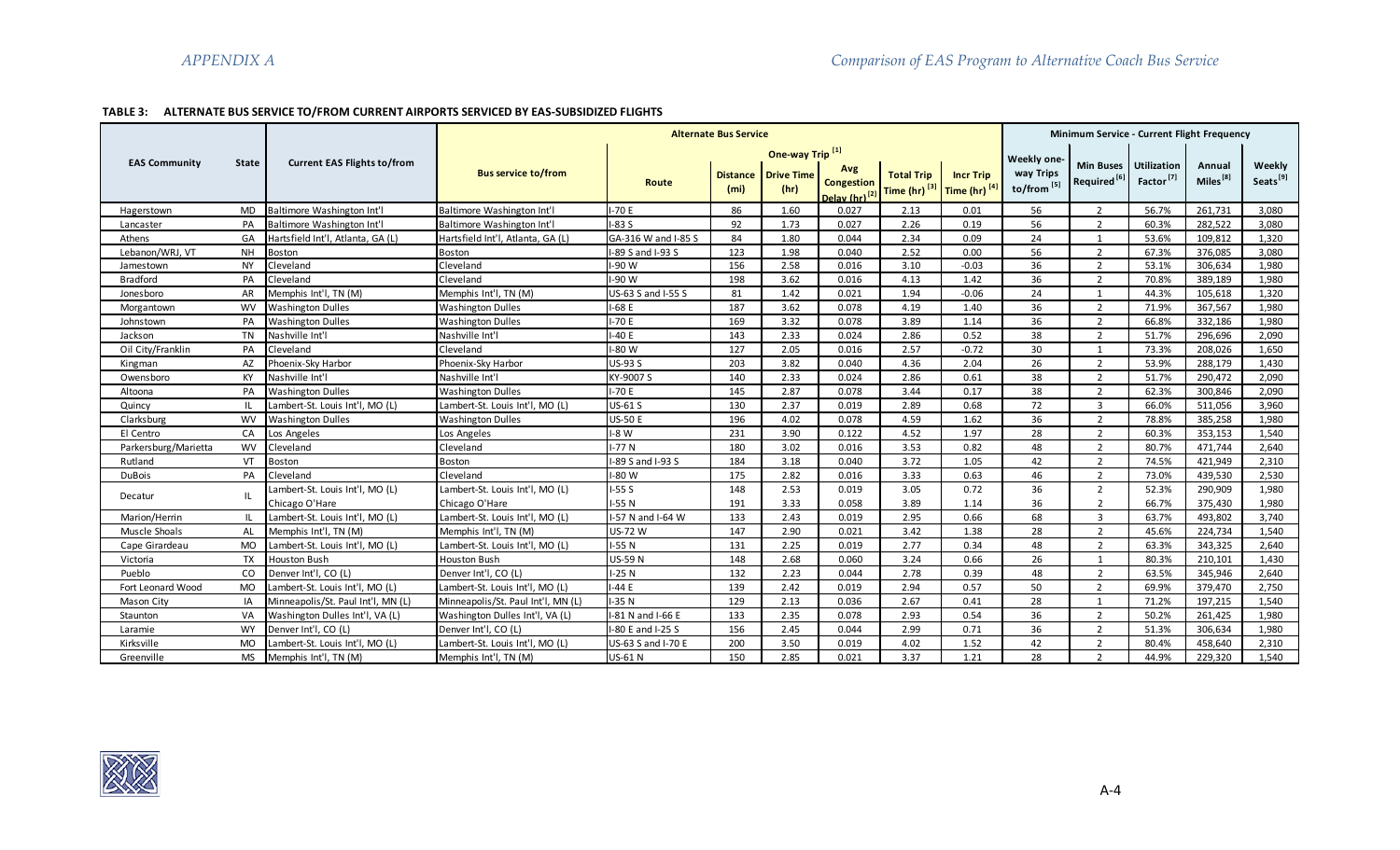# **TABLE 4: ALTERNATE BUS SERVICE TO/FROM A DIFFERENT AIRPORT THAN THOSE CURRENTLY SERVICED BY EAS-SUBSIDIZED FLIGHTS**

|                      |           |                                                  |                                                                      |                                 | <b>Alternate Bus Service</b> |                                 |                   |                                                                                                        |                    |                          | Minimum Service - Current Flight Frequency  |                                             |                                |                                |
|----------------------|-----------|--------------------------------------------------|----------------------------------------------------------------------|---------------------------------|------------------------------|---------------------------------|-------------------|--------------------------------------------------------------------------------------------------------|--------------------|--------------------------|---------------------------------------------|---------------------------------------------|--------------------------------|--------------------------------|
|                      |           | <b>Current EAS Flights to/from</b>               |                                                                      |                                 |                              | One-way Trip <sup>[1]</sup>     |                   |                                                                                                        |                    | Weekly one-              |                                             |                                             |                                |                                |
| <b>EAS Community</b> | State     |                                                  | <b>Bus service to/from</b>                                           | Route                           | (m <sub>i</sub> )            | Distance   Drive Time  <br>(hr) | Avg<br>Congestion | <b>Total Trip</b><br><b>Delay (hr)</b> <sup>[2]</sup> Time (hr) <sup>[3]</sup> Time (hr) <sup>[4</sup> | <b>Incr Trip</b>   | way Trips<br>to/from [5] | <b>Min Buses</b><br>Required <sup>[6]</sup> | <b>Utilization</b><br>Factor <sup>[7]</sup> | Annual<br>Miles <sup>[8]</sup> | Weekly<br>Seats <sup>[9]</sup> |
| Eau Claire           | WI        | Chicago O'Hare                                   | Minneapolis/St. Paul Int'l, MN (L)                                   | $I-94$ W                        | 92                           | 1.77                            | 0.036             | 2.30                                                                                                   | $-0.49$            | 28                       |                                             | 61.4%                                       | 140,191                        | 1,540                          |
| Prescott             | AZ        | Los Angeles<br>Denver                            | Sky Harbor Mun., Phoenix, AZ (L)<br>Sky Harbor Mun., Phoenix, AZ (L) | $I-17S$<br>$I-17S$              | 106<br>106                   | 2.05<br>2.05                    | 0.040<br>0.040    | 2.59<br>2.59                                                                                           | $-0.68$<br>$-1.69$ | 42                       |                                             | 51.8%                                       | 274.194                        | 2,310                          |
| Merced               | CA        | McCarran Int'l, Las Vegas, NV<br>Los Angeles, CA | San Jose Int'l, CA (M)<br>San Jose Int'l, CA (M)                     | <b>CA-99N</b><br><b>CA-99 N</b> | 124<br>124                   | 2.23<br>2.23                    | 0.046<br>0.046    | 2.78<br>2.78                                                                                           | $-1.47$<br>$-0.42$ | 56                       |                                             | 74.1%                                       | 274,194                        | 3,080                          |
| Laurel/Hattiesburg   | <b>MS</b> | Memphis Int'l, TN (M)                            | New Orleans Int'l, LA (M)                                            | I-59 S and I-10 W               | 132                          | 2.12                            | 0.024             | 2.64                                                                                                   | $-0.17$            | 28                       |                                             | 70.4%                                       | 201,802                        | 1,540                          |
| Grand Island         | <b>NE</b> | Dallas/Fort Worth                                | Eppley Airfield, Omaha, NE (M)                                       | $I-80E$                         | 155                          | 2.78                            | 0.008             | 3.29                                                                                                   | 0.06               | 26                       |                                             | 81.5%                                       | 220,038                        | 1,430                          |
| Paducah              | KY        | Chicago O'Hare                                   | Nashville Metropolitan, TN (M)                                       | $I-24E$                         | 149                          | 2.50                            | 0.024             | 3.02                                                                                                   | $-0.14$            | 28                       |                                             | 80.6%                                       | 227,791                        | 1.540                          |

#### **TABLE 3 & 4 NOTES**

[1] Route, distance, and drive time from Google Maps, for trip from local airport to airport serviced. Assumes free-flow traffic without rush-hour congestion in urban areas.

[2] Assumed average delay based on congeston in urban area around hub airport during rush hours. See Table 12.

[3] Total Trip Time = Drive Time + Average Congestion Delay + 0.25 hour wait pre-trip + 0.25 hour for debarking at destination

[4] Incremental Trip time = Total bus trip time - Total travel time for current EAS subsidized flights [Table 2]

[5] This is the same number of weekly one-way trips as current EAS-subsidized flights (see Table 2)

[6] Assumes 15 hours per day and 15 availability per bus

[7] Utilization Factor = (Weekly trips x total trip Time) ÷ (Available Hours per Day x 7 days/wk x Minimum Number of Buses Required)

[8] Annual Miles = Trip distance x weekly one-way trips x 52 weeks/year x (1 + % deadhead miles). Assumed % deadhead miles = 5%

[9] Weekly seats = Weeklyone-way trips x 55 seats per bus

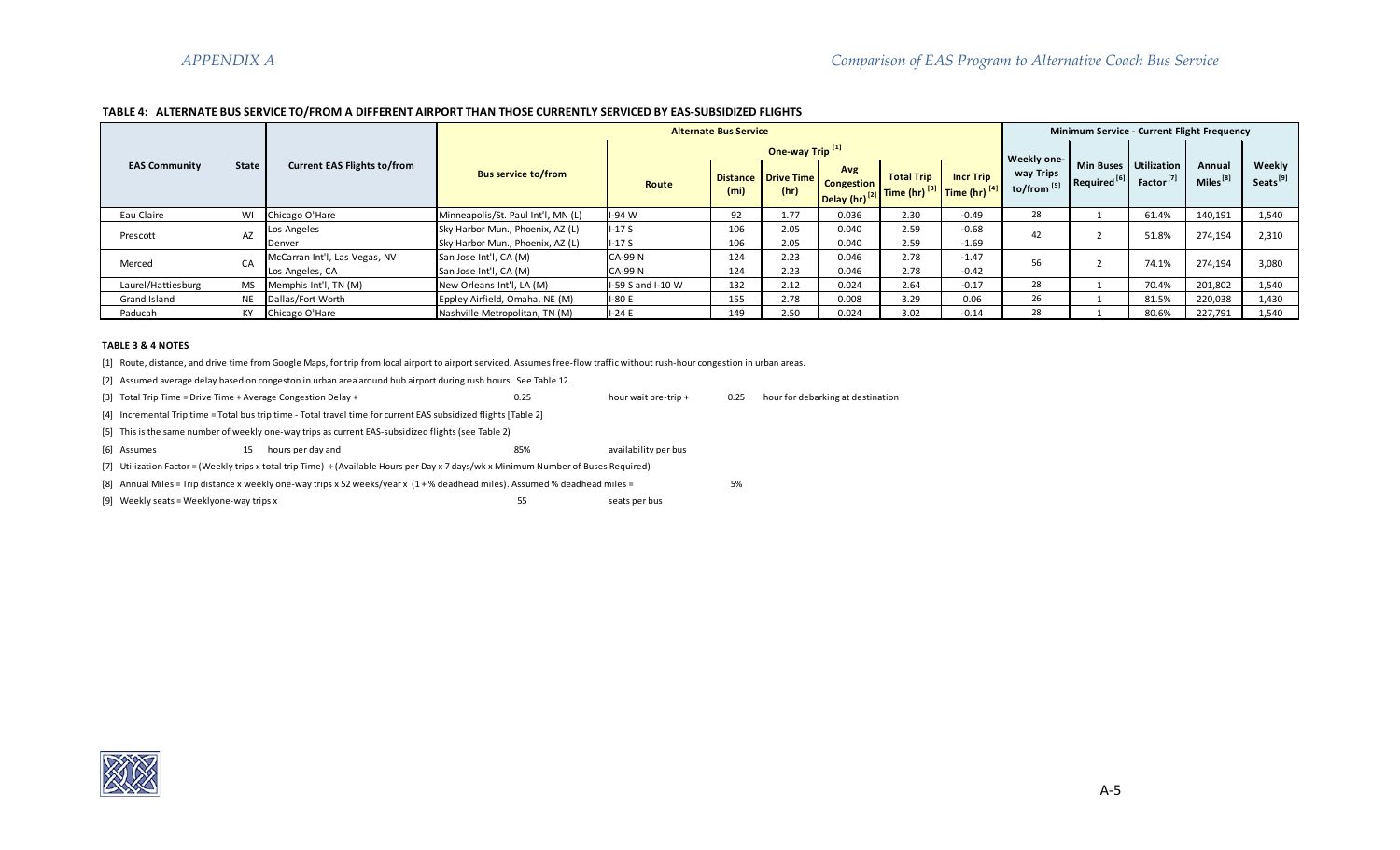# **TABLE 5 COST OF ALTERNATE BUS SERVICE TO/FROM CURRENT AIRPORTS SERVICED BY EAS-SUBSIDIZED FLIGHTS**

|                      |           |                                    |                                |                                            |                                    |                                                          |                                        |                           | <b>Annual Operating Costs</b>           |                                         |                     |                                |                                                                  |                                        | <b>Average Costs</b>           |                                             |                                                                                       |
|----------------------|-----------|------------------------------------|--------------------------------|--------------------------------------------|------------------------------------|----------------------------------------------------------|----------------------------------------|---------------------------|-----------------------------------------|-----------------------------------------|---------------------|--------------------------------|------------------------------------------------------------------|----------------------------------------|--------------------------------|---------------------------------------------|---------------------------------------------------------------------------------------|
| <b>EAS Community</b> | State     | <b>Bus Trip to/from</b>            | <b>Census</b><br><b>Region</b> | <b>Annual</b><br><b>Bus Miles</b><br>$[1]$ | Annual Bus<br>Hours <sup>[2]</sup> | <b>Annual</b><br><b>Operator</b><br>Hours <sup>[3]</sup> | Annual<br><b>Fuel</b><br>$(gal)^{[4]}$ | <b>Bus Lease</b><br>$[5]$ | <b>Bus</b><br><b>Maintenance</b><br>[6] | <b>Operator</b><br>Labor <sup>[7]</sup> | Fuel <sup>[8]</sup> | <b>OH&amp;P</b> <sup>[9]</sup> | <b>TOTAL</b><br><b>ANNUAL</b><br><b>OPERATING</b><br><b>COST</b> | Avg cost<br>per<br>passenger<br>$[10]$ | Load<br>Factor <sup>[11]</sup> | Average<br>Cost per<br>Seat <sup>[12]</sup> | Cost (value) of<br>Incremental<br><b>Travel Time per</b><br>Passenger <sup>[13]</sup> |
| Hagerstown           | <b>MD</b> | Baltimore Washington Int'l         | SA                             | 261,731                                    | 6,504                              | 7,075                                                    | 48,469                                 | \$151,919                 | \$102,075                               | \$143,477                               |                     | \$183,696 \$230,723            | \$811,890                                                        | \$38.06                                | 13%                            | \$5.07                                      | \$0.35                                                                                |
| Lancaster            | PA        | Baltimore Washington Int'l         | MA                             | 282,522                                    | 6,912                              | 7,518                                                    | 52,319                                 | \$151,919                 | \$110,184                               | \$152,470                               |                     | \$206,137 \$246,422            | \$867,131                                                        | \$67.64                                | 8%                             | \$5.41                                      | \$7.49                                                                                |
| Athens               | GA        | Hartsfield Int'l, Atlanta, GA (L)  | SA                             | 109,812                                    | 3,072                              | 3,341                                                    | 20,335                                 | \$75,960                  | \$42,826                                | \$67,757                                | \$77,071            | \$104,655                      | \$368,269                                                        | \$38.25                                | 14%                            | \$5.37                                      | \$3.12                                                                                |
| Lebanon/WRJ, VT      | <b>NH</b> | <b>Boston</b>                      | <b>NE</b>                      | 376,085                                    | 7,715                              | 8,392                                                    | 69,645                                 | \$151,919                 | \$146,673                               | \$170,196                               |                     | \$277,885 \$296,429            | \$1,043,102                                                      | \$66.63                                | 10%                            | \$6.51                                      | \$0.14                                                                                |
| Jamestown            | <b>NY</b> | Cleveland                          | <b>MA</b>                      | 306,634                                    | 6,092                              | 6,627                                                    | 56,784                                 | \$151,919                 | \$119,587                               | \$134,387                               |                     | \$223,729 \$249,960            | \$879,582                                                        | \$119.54                               | 7%                             | \$8.54                                      | $-51.01$                                                                              |
| Bradford             | PA        | Cleveland                          | <b>MA</b>                      | 389,189                                    | 8,123                              | 8,836                                                    | 72,072                                 | \$151,919                 | \$151,784                               | \$179,192                               |                     | \$283,964 \$304,443            | \$1,071,301                                                      | \$180.84                               | 6%                             | \$10.41                                     | \$54.69                                                                               |
| Jonesboro            | AR        | Memphis Int'l, TN (M)              | <b>WSC</b>                     | 105,618                                    | 2,539                              | 2,762                                                    | 19,559                                 | \$75,960                  | \$41,191                                | \$56,006                                | \$73,737            | \$98,017                       | \$344,910                                                        | \$330.37                               | 2%                             | \$5.02                                      | $-52.03$                                                                              |
| Morgantown           | <b>WV</b> | <b>Washington Dulles</b>           | SA                             | 367,567                                    | 8,245                              | 8,968                                                    | 68,068                                 | \$151,919                 | \$143,351                               | \$181,880                               |                     | \$257,978 \$291,846            | \$1,026,974                                                      | \$45.65                                | 22%                            | \$9.97                                      | \$46.41                                                                               |
| Johnstown            | PA        | <b>Washington Dulles</b>           | <b>MA</b>                      | 332,186                                    | 7,655                              | 8,327                                                    | 61,516                                 | \$151,919                 | \$129,553                               | \$168,872                               |                     | \$242,373 \$275,009            | \$967,726                                                        | \$57.21                                | 16%                            | \$9.40                                      | \$44.05                                                                               |
| Jackson              | <b>TN</b> | Nashville Int'l                    | ESC                            | 296,696                                    | 5,928                              | 6,449                                                    | 54,944                                 | \$151,919                 | \$115,712                               | \$130,777                               | \$207,138 \$240,402 |                                | \$845,947                                                        | \$166.20                               | 5%                             | \$7.78                                      | \$15.04                                                                               |
| Oil City/Franklin    | PA        | Cleveland                          | MA                             | 208,026                                    | 4,203                              | 4,572                                                    | 38,523                                 | \$75,960                  | \$81,130                                | \$92,718                                |                     | \$151,782 \$159,431            | \$561,021                                                        | \$203.27                               | 3%                             | \$6.54                                      | $-527.52$                                                                             |
| Kingman              | AZ        | Phoenix-Sky Harbor                 | <b>MTN</b>                     | 288,179                                    | 6,185                              | 6,727                                                    | 53,366                                 | \$151,919                 | \$112,390                               | \$136,431                               |                     | \$203,860 \$240,026            | \$844,626                                                        | \$470.81                               | 2%                             | \$11.36                                     | \$73.13                                                                               |
| Owensboro            | KY        | Nashville Int'l                    | ESC                            | 290,472                                    | 5,928                              | 6,449                                                    | 53,791                                 | \$151,919                 | \$113,284                               | \$130,777                               |                     | \$202,792 \$237,713            | \$836,485                                                        | $NA[14]$                               |                                | \$7.70                                      | \$17.43                                                                               |
| Altoona              | PA        | <b>Washington Dulles</b>           | MA                             | 300,846                                    | 7,147                              | 7,774                                                    | 55,712                                 | \$151,919                 | \$117,330                               | \$157,658                               |                     | \$219,506 \$256,626            | \$903,039                                                        | \$105.10                               | 8%                             | \$8.31                                      | \$6.40                                                                                |
| Quincy               | -IL       | Lambert-St. Louis Int'l, MO (L)    | <b>ENC</b>                     | 511,056                                    | 11,345                             | 12,340                                                   | 94,640                                 | \$227,879                 | \$199,312                               | \$250,262                               |                     | \$358,686 \$411,347            | \$1,447,485                                                      | \$92.99                                | 8%                             | \$7.03                                      | \$23.79                                                                               |
| Clarksburg           | <b>WV</b> | <b>Washington Dulles</b>           | <b>SA</b>                      | 385,258                                    | 9,031                              | 9,824                                                    | 71,344                                 | \$151,919                 | \$150,250                               | \$199,224                               |                     | \$270,394 \$306,400            | \$1,078,187                                                      | \$50.41                                | 21%                            | \$10.47                                     | \$53.70                                                                               |
| El Centro            | CA        | Los Angeles                        | PAC                            | 353,153                                    | 6,913                              | 7,519                                                    | 65,399                                 | \$151,919                 | \$137,730                               | \$152,488                               |                     | \$252,439 \$275,747            | \$970,322                                                        | \$102.10                               | 12%                            | \$12.12                                     | \$78.43                                                                               |
| Parkersburg/Marietta | <b>WV</b> | Cleveland                          | SA                             | 471,744                                    | 9,258                              | 10,071                                                   | 87,360                                 | \$151,919                 | \$183,980                               | \$204,235                               |                     | \$331,094 \$345,878            | \$1,217,106                                                      | \$111.11                               | 8%                             | \$8.87                                      | \$27.11                                                                               |
| Rutland              | VT        | <b>Boston</b>                      | <b>NE</b>                      | 421,949                                    | 8.538                              | 9,288                                                    | 78,139                                 | \$151,919                 | \$164.560                               | \$188,351                               |                     | \$311,773 \$324,191            | \$1,140,794                                                      | \$103.15                               | 9%                             | \$9.50                                      | \$44.37                                                                               |
| <b>DuBois</b>        | PA        | Cleveland                          | MA                             | 439,530                                    | 8,370                              | 9,105                                                    | 81,394                                 | \$151,919                 | \$171,417                               | \$184,644                               |                     | \$320,694 \$328,984            | \$1,157,658                                                      | \$101.05                               | 9%                             | \$8.80                                      | \$24.22                                                                               |
|                      |           | Lambert-St. Louis Int'l, MO (L)    | <b>ENC</b>                     | 290,909                                    | 6,000                              | 6,527                                                    | 53,872                                 | \$151,919                 | \$113,454                               | \$132,358                               |                     | \$204,175 \$238,957            | \$840,863                                                        | \$378.95                               | 2%                             | \$8.17                                      | \$25.06                                                                               |
| Decatur              | IL        | Chicago O'Hare                     | ENC                            | 375,430                                    | 7,648                              | 8,319                                                    | 69,524                                 | \$151,919                 | \$146,418                               | \$168,706                               |                     | \$263,496 \$290,024            | \$1,020,563                                                      |                                        |                                | \$9.91                                      | \$39.76                                                                               |
| Marion/Herrin        | <b>IL</b> | Lambert-St. Louis Int'l, MO (L)    | <b>ENC</b>                     | 493,802                                    | 10,962                             | 11,924                                                   | 91,445                                 | \$227,879                 | \$192,583                               | \$241,819                               |                     | \$346,576 \$400,516            | \$1,409,372                                                      | \$87.57                                | 8%                             | \$7.25                                      | \$23.12                                                                               |
| Muscle Shoals        | <b>AL</b> | Memphis Int'l, TN (M)              | ESC                            | 224,734                                    | 5,230                              | 5,689                                                    | 41,617                                 | \$151,919                 | \$87,646                                | \$115,364                               |                     | \$156,897 \$203,195            | \$715,022                                                        | \$41.19                                | 22%                            | \$8.93                                      | \$39.73                                                                               |
| Cape Girardeau       | <b>MO</b> | Lambert-St. Louis Int'l, MO (L)    | <b>WNC</b>                     | 343,325                                    | 7,258                              | 7,894                                                    | 63,579                                 | \$151,919                 | \$133,897                               | \$160,096                               |                     | \$240,963 \$272,689            | \$959,565                                                        | \$98.68                                | 7%                             | \$6.99                                      | \$12.03                                                                               |
| Victoria             | <b>TX</b> | Houston Bush                       | <b>WSC</b>                     | 210,101                                    | 4,604                              | 5,008                                                    | 38,908                                 | \$75,960                  | \$81,939                                | \$101,567                               |                     | \$146,681 \$161,240            | \$567,387                                                        | \$56.31                                | 14%                            | \$7.63                                      | \$21.28                                                                               |
| Pueblo               | CO        | Denver Int'l, CO (L)               | <b>MTN</b>                     | 345,946                                    | 7,279                              | 7,917                                                    | 64,064                                 | \$151,919                 | \$134,919                               | \$160,567                               |                     | \$244,724 \$274,775            | \$966,904                                                        | \$41.53                                | 17%                            | \$7.04                                      | \$13.91                                                                               |
| Fort Leonard Wood    | <b>MO</b> | Lambert-St. Louis Int'l, MO (L)    | <b>WNC</b>                     | 379,470                                    | 8,015                              | 8,718                                                    | 70,272                                 | \$151,919                 | \$147,993                               | \$176,804                               |                     | \$266,332 \$294,990            | \$1,038,038                                                      | \$124.79                               | 6%                             | \$7.26                                      | \$20.19                                                                               |
| <b>Mason City</b>    | IA        | Minneapolis/St. Paul Int'l, MN (L) | <b>WNC</b>                     | 197,215                                    | 4,080                              | 4,438                                                    | 36,521                                 | \$75,960                  | \$76,914                                | \$90,011                                |                     | \$138,416 \$151,376            | \$532,677                                                        | \$19.23                                | 35%                            | \$6.65                                      | \$14.49                                                                               |
| Staunton             | VA        | Washington Dulles Int'l, VA (L)    | SA                             | 261,425                                    | 5,755                              | 6,260                                                    | 48,412                                 | \$151,919                 | \$101,956                               | \$126,958                               |                     | \$183,481 \$224,033            | \$788,347                                                        | \$37.87                                | 20%                            | \$7.66                                      | \$17.99                                                                               |
| Laramie              | <b>WY</b> | Denver Int'l, CO (L)               | <b>MTN</b>                     | 306,634                                    | 5,885                              | 6,401                                                    | 56,784                                 | \$151,919                 | \$119,587                               | \$129,820                               |                     | \$216,915 \$245,442            | \$863,682                                                        | \$47.99                                | 17%                            | \$8.39                                      | \$25.35                                                                               |
| Kirksville           | <b>MO</b> | Lambert-St. Louis Int'l, MO (L)    | <b>WNC</b>                     | 458,640                                    | 9,217                              | 10,026                                                   | 84,933                                 | \$151,919                 | \$178,870                               | \$203,317                               |                     | \$321,897 \$339,833            | \$1,195,837                                                      | \$281.11                               | 4%                             | \$9.96                                      | \$53.45                                                                               |
| Greenville           | <b>MS</b> | Memphis Int'l, TN (M)              | ESC                            | 229,320                                    | 5,153                              | 5,605                                                    | 42,467                                 | \$151,919                 | \$89,435                                | \$113,678                               |                     | \$160,099 \$204,507            | \$719,638                                                        | \$54.44                                | 17%                            | \$8.99                                      | \$34.62                                                                               |

**TOTAL \$30,001,450**

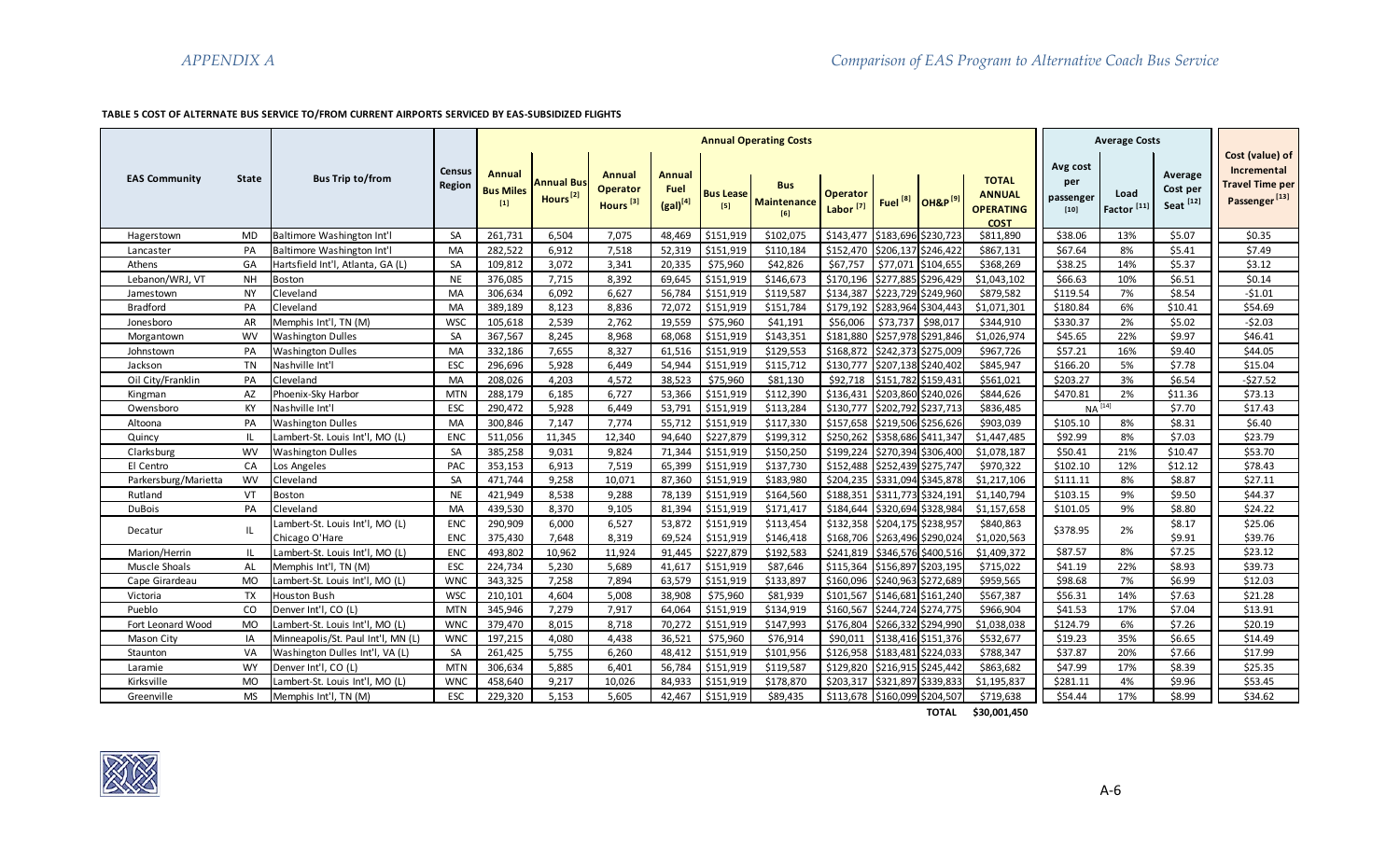#### **TABLE 6 COST OF ALTERNATE BUS SERVICE TO/FROM A DIFFERENT AIRPORT THAN THOSE CURRENTLY SERVICED BY EAS-SUBSIDIZED FLIGHTS**

|                      |           |                                   |                  |                                     |                                           |                                                   |                                        |                         | <b>Annual Operating Costs</b>    |                                         |                                         |                                                           |                                        | <b>Average Costs</b>           |                                  |                                                                                       |                                       |
|----------------------|-----------|-----------------------------------|------------------|-------------------------------------|-------------------------------------------|---------------------------------------------------|----------------------------------------|-------------------------|----------------------------------|-----------------------------------------|-----------------------------------------|-----------------------------------------------------------|----------------------------------------|--------------------------------|----------------------------------|---------------------------------------------------------------------------------------|---------------------------------------|
| <b>EAS Community</b> | State     | <b>Bus Trip to/from</b>           | Census<br>Region | Annual<br><b>Bus Miles</b><br>$[1]$ | <b>Annual Bus</b><br>Hours <sup>[2]</sup> | Annual<br><b>Operator</b><br>Hours <sup>[3]</sup> | Annual<br><b>Fuel</b><br>$(gal)^{[4]}$ | <b>Bus Lease</b><br>[5] | <b>Bus</b><br>Maintenance<br>[6] | <b>Operator</b><br>Labor <sup>[7]</sup> | Fuel <sup>[8]</sup> OH&P <sup>[9]</sup> | <b>TOTAL</b><br><b>ANNUAL</b><br><b>OPERATING</b><br>CQCT | Avg cost<br>per<br>passenger<br>$[10]$ | Load<br>Factor <sup>[11]</sup> | Average<br>Cost per<br>Seat [12] | Cost (value) of<br>Incremental<br><b>Travel Time per</b><br>Passenger <sup>[13]</sup> |                                       |
| Eau Claire           | WI        | Minneapolis/St. Paul Int'l, MN (L | <b>ENC</b>       | 140,191                             | 3,520                                     | 3,829                                             | 25,961                                 | \$75,960                | \$54,674                         | \$77,646                                | \$98,393 \$121,749                      | \$428,422                                                 | \$11.66                                | 46%                            | \$5.35                           | ( \$17.13)                                                                            |                                       |
| Prescott             | AZ        | Sky Harbor Mun., Phoenix, AZ (L)  | <b>MTN</b>       | 274,194                             | 5,939                                     | 6,461                                             | 50,777                                 | \$151,919               | \$106,936                        | \$131,019 \$193,967 \$231,785           |                                         | \$815,625                                                 | \$52.04                                | 13%                            | \$6.79                           | (524.52)<br>(560.68)                                                                  | vs trip to LA<br>vs trip to<br>Denver |
| Merced               | CA        | San Jose Int'l, CA (M)            | PAC              | 274,194                             | 8,498                                     | 9,244                                             | 50,777                                 | \$151,919               | \$106,936                        | \$187,463 \$195,998 \$254,999           |                                         | \$897,314                                                 | \$218.75                               | 3%                             | \$5.60                           | (558.47)<br>( \$16.73)                                                                | vs trip to LV<br>vs trip to LA        |
| Laurel/Hattiesburg   | MS        | New Orleans Int'l, LA (M)         | ESC              | 201,802                             | 4,037                                     | 4,391                                             | 37,371                                 | \$75,960                | \$78,703                         | \$89,055                                | \$140,887 \$152,688                     | \$537,292                                                 | \$19.52                                | 34%                            | \$6.71                           | (54.83)                                                                               |                                       |
| Grand Island         | <b>NE</b> | Eppley Airfield, Omaha, NE (M)    | <b>WNC</b>       | 220,038                             | 4,672                                     | 5,082                                             | 40,748                                 | \$75,960                | \$85,815                         | \$103,070 \$154,434 \$166,453           |                                         | \$585,732                                                 | $NA$ <sup>[14]</sup>                   |                                | \$7.88                           | \$2.22                                                                                |                                       |
| Paducah              | KY        | Nashville Metropolitan, TN (M)    | ESC              | 227,791                             | 4,623                                     | 5,029                                             | 42,184                                 | \$75,960                | \$88,839                         | \$101,983   \$159,032   \$169,048       |                                         | \$594,860                                                 | \$14.94                                | 50%                            | \$7.43                           | ( \$3.89)                                                                             |                                       |

**TOTAL \$3,859,246**

#### **NOTES FOR TABLE 5 & 6**

[1] Annual bus miles = # weekly trips x one-way trip distance [mi] x 52 weeks/yr (See Tables 3 and 4)

[2] Annual bus hours = # weekly trips x total trip time [hr] x 52 weeks/yr x (1 + % deadhead hours) [see Tables 3 and 4 for weekly trips and total trip time]. % deadhead hours assumed to be: 5%

[3] Annual operator hours = Annual bus hours + 0.5 hr/day x 365 day/yr x (Bus hours ÷ 2080)

[4] Annual fuel [gal] = Annual bus miles ÷ MPG (see Table 8 for average MPG by region)

[5] Bus lease Cost = # buses (Tables 3 and 4) x Annual equivalent lease cost per bus (Table 8)

[6] Bus Maintenance cost = Annual Bus miles x Bus Maintence Cost Factor [\$/mi] (Table 8)

[7] Operator labor cost = Annual Operator hours x (Direct Labor cost [\$/hr] + Indirect Labor Cost [\$/hr]) (See Table 8)

[8] Fuel Cost = Annual Fuel [gal] x Fuel Cost [\$/gal] (see Table 8)

[9] OH&P [\$] = (Overhead [%] + Profit [%]) x (Bus Lease Cost + Bus Maintenance Cost + Operator Labor Cost + Fuel Cost). See Table 8 for OH&P factors

[10] Average Cost per passenger = Total annual operating cost ÷ Annual passengers [Table 1]

[11] Load Factor = Annual Passengers [Table 1] ÷ (Weekly seats [Table 3 & 4] x 52 weeks/year)

[12] Average Cost per seat = Total annual operating cost ÷ (Weekly seats [Table 3 & 4] x 52 weeks/year)

[13] Cost of Incremental Travel time = Incremental Trip Time(hr) [Table 3 & 4] x Time Valuation For All Purposes (\$/hr) [Table 9]

[14] Carrier offers subsidized and unsubsidized service from this airport. Cannot determine the number of passengers on subsidized routes.

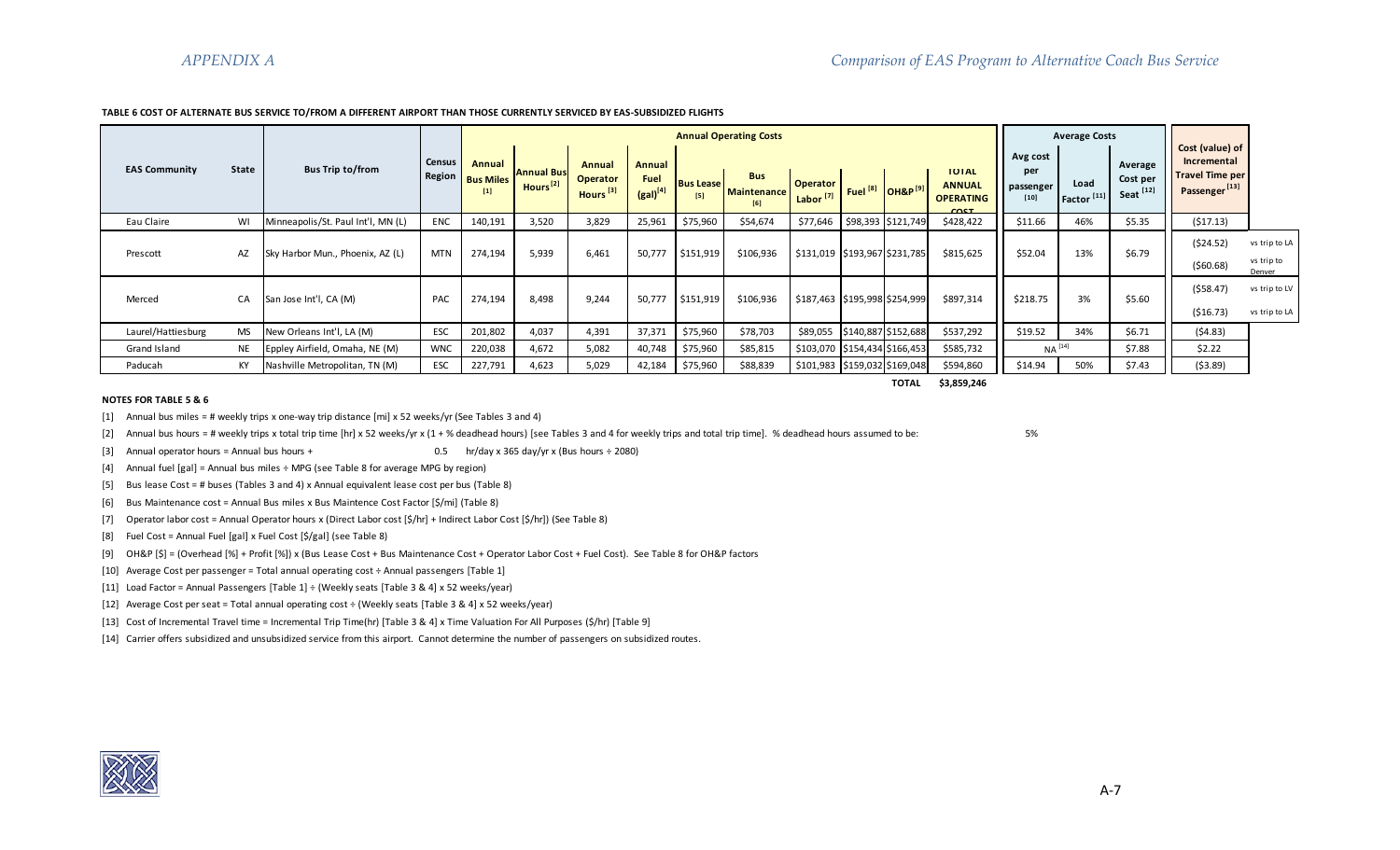# **TABLE 7: ANNUAL EMISSIONS FROM EAS-SUBSIDIZED AIR FLIGHTS AND ALTERNATIVE BUS SERVICE**

|                  |                      |              |                                    |                     | <b>Current EAS Subsidized Air Trips</b> |            |                |                                                         |              |                 |                                    |                | <b>Alternative Coach Bus Trips</b> |                 |            |                                                     |       |           |                 |
|------------------|----------------------|--------------|------------------------------------|---------------------|-----------------------------------------|------------|----------------|---------------------------------------------------------|--------------|-----------------|------------------------------------|----------------|------------------------------------|-----------------|------------|-----------------------------------------------------|-------|-----------|-----------------|
|                  |                      |              |                                    | <b>Annual</b>       |                                         |            |                | <b>Annual Emissions from Air Flights</b> <sup>[2]</sup> |              |                 |                                    | Annual         | Annual                             |                 |            | Annual Emissions from Bus Operations <sup>[4]</sup> |       |           |                 |
|                  | <b>EAS Community</b> | <b>State</b> |                                    | Fuel <sup>[1]</sup> | CO <sub>2</sub>                         | <b>NOx</b> | PM             | HC                                                      | $\mathbf{c}$ | SO <sub>2</sub> |                                    | Miles $^{[3]}$ | Fuel <sup>[3]</sup>                | CO <sub>2</sub> | <b>NOx</b> | PM                                                  | HC    | <b>CO</b> | SO <sub>2</sub> |
|                  |                      |              | To/from                            |                     |                                         |            |                |                                                         |              |                 | To/from                            |                |                                    |                 |            |                                                     |       |           |                 |
|                  |                      |              |                                    | (gal)               | (ton)                                   | (ton)      | (ton)          | (ton)                                                   | (ton)        | (ton)           |                                    | (mi)           | (gal)                              | (ton)           | (ton)      | (ton)                                               | (ton) | (ton)     | (ton)           |
| A                | Hagerstown           | MD           | Baltimore Washington Int'l         | 75,421              | 838                                     | 0.27       |                | 11.3                                                    | 19.7         | 0.3             | Baltimore Washington Int'l         | 261,731        | 48,469                             | 538.8           | 0.33       | 0.006                                               | 0.043 | 0.026     | 0.005           |
|                  | .ancaster            | PA           | Baltimore Washington Int'l         | 68,238              | 758                                     | 0.24       |                | 10.2                                                    | 17.8         | 0.2             | Baltimore Washington Int'l         | 282,522        | 52,319                             | 581.6           | 0.35       | 0.006                                               | 0.047 | 0.028     | 0.006           |
| $\mathbb{R}$     | Athens               | GA           | Hartsfield Int'l, Atlanta, GA (L)  | 39,312              | 437                                     | 0.14       |                | 5.9                                                     | 10.3         | 0.1             | Hartsfield Int'l, Atlanta, GA (L)  | 109,812        | 20,335                             | 226.0           | 0.14       | 0.002                                               | 0.018 | 0.011     | 0.002           |
|                  | Lebanon/WRJ. VT      | <b>NH</b>    | <b>Boston</b>                      | 98,765              | 1,098                                   | 0.35       |                | 14.8                                                    | 25.8         | 0.3             | Boston                             | 376,085        | 69,645                             | 774.1           | 0.47       | 0.008                                               | 0.062 | 0.037     | 0.008           |
| &                | amestown             | <b>NY</b>    | Cleveland                          | 205,920             | 2,289                                   | 0.73       |                | 30.9                                                    | 53.7         | 0.7             | leveland                           | 306,634        | 56,784                             | 631.2           | 0.38       | 0.007                                               | 0.051 | 0.030     | 0.006           |
|                  | 3radford             | PA           | Cleveland                          | 223,080             | 2,480                                   | 0.79       |                | 33.4                                                    | 58.2         | 0.8             | <b>Cleveland</b>                   | 389,189        | 72,072                             | 801.1           | 0.48       | 0.009                                               | 0.064 | 0.039     | 0.008           |
| B                | onesboro             | AR           | Memphis Int'l, TN (M)              | 46,176              | 513                                     | 0.16       |                | 6.9                                                     | 12.0         | 0.2             | Memphis Int'l, TN (M)              | 105,618        | 19,559                             | 217.4           | 0.13       | 0.002                                               | 0.017 | 0.010     | 0.002           |
| U                | Morgantown           | <b>WV</b>    | <b>Washington Dulles</b>           | 237,463             | 2,640                                   | 0.84       |                | 35.6                                                    | 61.9         | 0.8             | Washington Dulles                  | 367,567        | 68,068                             | 756.6           | 0.46       | 0.008                                               | 0.061 | 0.036     | 0.008           |
| S                | Iohnstown            | PA           | <b>Washington Dulles</b>           | 241,488             | 2,684                                   | 0.85       |                | 36.2                                                    | 63.0         | 0.9             | <b>Washington Dulles</b>           | 332,186        | 61,516                             | 683.8           | 0.41       | 0.007                                               | 0.055 | 0.033     | 0.007           |
|                  | <b>Jackson</b>       | <b>TN</b>    | Nashville Int'l                    | 78,381              | 871                                     | 0.28       |                | 11.7                                                    | 20.4         | 0.3             | Nashville Int'l                    | 296.696        | 54.944                             | 610.7           | 0.37       | 0.007                                               | 0.049 | 0.029     | 0.006           |
| T                | Oil City/Franklin    | PA           | Cleveland                          | 143,000             | 1,590                                   | 0.51       | N              | 21.4                                                    | 37.3         | 0.5             | Cleveland                          | 208,026        | 38,523                             | 428.2           | 0.26       | 0.005                                               | 0.034 | 0.021     | 0.004           |
| $\mathsf R$      | Kingman              | AZ           | Phoenix-Sky Harbor                 | 123,933             | 1,378                                   | 0.44       | $\mathsf O$    | 18.6                                                    | 32.3         | 0.4             | hoenix-Sky Harbor                  | 288,179        | 53,366                             | 593.2           | 0.36       | 0.006                                               | 0.048 | 0.029     | 0.006           |
|                  | Owensboro            | <b>KY</b>    | Nashville Int'l                    | 70,543              | 784                                     | 0.25       | $\mathsf{T}$   | 10.6                                                    | 18.4         | 0.2             | <b>Nashville Int'l</b>             | 290,472        | 53,791                             | 597.9           | 0.36       | 0.006                                               | 0.048 | 0.029     | 0.006           |
| P                | Altoona              | PA           | <b>Washington Dulles</b>           | 242,159             | 2,692                                   | 0.86       |                | 36.3                                                    | 63.1         | 0.9             | <b>Nashington Dulles</b>           | 300,846        | 55,712                             | 619.3           | 0.37       | 0.007                                               | 0.050 | 0.030     | 0.006           |
| $\mathsf{s}$     | Quincy               | IL           | Lambert-St. Louis Int'l, MO (L)    | 115,440             | 1,283                                   | 0.41       | Α              | 17.3                                                    | 30.1         | 0.4             | ambert-St. Louis Int'l, MO (L)     | 511,056        | 94,640                             | 1,052.0         | 0.64       | 0.011                                               | 0.085 | 0.051     | 0.010           |
|                  | Clarksburg           | <b>WV</b>    | <b>Washington Dulles</b>           | 269,662             | 2,997                                   | 0.95       | $\vee$         | 40.4                                                    | 70.3         | 1.0             | <b>Washington Dulles</b>           | 385,258        | 71,344                             | 793.0           | 0.48       | 0.008                                               | 0.064 | 0.038     | 0.008           |
| $\mathbf{T}$     | El Centro            | CA           | Los Angeles                        | 180,093             | 2,002                                   | 0.64       | $\overline{A}$ | 27.0                                                    | 47.0         | 0.6             | os Angeles                         | 353,153        | 65,399                             | 726.9           | 0.44       | 0.008                                               | 0.058 | 0.035     | 0.007           |
| $\Omega$         | arkersburg/Marietta  | <b>WV</b>    | Cleveland                          | 251,680             | 2,798                                   | 0.89       |                | 37.7                                                    | 65.6         | 0.9             | Cleveland                          | 471,744        | 87,360                             | 971.1           | 0.59       | 0.010                                               | 0.078 | 0.047     | 0.010           |
|                  | Rutland              | VT           | Boston                             | 79,461              | 883                                     | 0.28       | L              | 11.9                                                    | 20.7         | 0.3             | Boston                             | 421,949        | 78,139                             | 868.6           | 0.53       | 0.009                                               | 0.070 | 0.042     | 0.009           |
| S                | DuBois               | PA           | Cleveland                          | 285,047             | 3,168                                   | 1.01       | $\overline{A}$ | 42.7                                                    | 74.3         | 1.0             | leveland                           | 439,530        | 81,394                             | 904.7           | 0.55       | 0.010                                               | 0.073 | 0.044     | 0.009           |
| A                | Decatur              | IL.          | Lambert-St. Louis Int'l, MO (L)    | 74,256              | 825                                     | 0.26       | B              | 11.1                                                    | 19.4         | 0.3             | ambert-St. Louis Int'l, MO (L)     | 290,909        | 53,872                             | 598.8           | 0.36       | 0.006                                               | 0.048 | 0.029     | 0.006           |
| M                | Decatur              | IL.          | Chicago O'Hare                     | 111,384             | 1,238                                   | 0.39       | $\mathsf{L}$   | 16.7                                                    | 29.0         | 0.4             | Chicago O'Hare                     | 375,430        | 69,524                             | 772.8           | 0.47       | 0.008                                               | 0.062 | 0.037     | 0.008           |
|                  | Marion/Herrin        | IL           | Lambert-St. Louis Int'l, MO (L)    | 109,027             | 1,212                                   | 0.39       | E              | 16.3                                                    | 28.4         | 0.4             | ambert-St. Louis Int'l, MO (L)     | 493,802        | 91,445                             | 1.016.5         | 0.62       | 0.011                                               | 0.082 | 0.049     | 0.010           |
| E                | Muscle Shoals        | AL           | Memphis Int'l. TN (M)              | 156,520             | 1.740                                   | 0.55       |                | 23.5                                                    | 40.8         | 0.6             | Memphis Int'l. TN (M)              | 224,734        | 41,617                             | 462.6           | 0.28       | 0.005                                               | 0.037 | 0.022     | 0.005           |
|                  | Cape Girardeau       | <b>MO</b>    | Lambert-St. Louis Int'l, MO (L)    | 251,680             | 2,798                                   | 0.89       |                | 37.7                                                    | 65.6         | 0.9             | Lambert-St. Louis Int'l, MO (L)    | 343,325        | 63,579                             | 706.7           | 0.43       | 0.008                                               | 0.057 | 0.034     | 0.007           |
| L.               | /ictoria             | <b>TX</b>    | <b>Houston Bush</b>                | 159,874             | 1,777                                   | 0.57       |                | 24.0                                                    | 41.7         | 0.6             | Houston Bush                       | 210,101        | 38,908                             | 432.5           | 0.26       | 0.005                                               | 0.035 | 0.021     | 0.004           |
| $\mathbf{o}$     | Pueblo               | CO           | Denver Int'l, CO (L)               | 178,464             | 1,984                                   | 0.63       |                | 26.7                                                    | 46.5         | 0.6             | Denver Int'l, CO (L)               | 345,946        | 64,064                             | 712.1           | 0.43       | 0.008                                               | 0.057 | 0.034     | 0.007           |
| $\mathbf c$      | Fort Leonard Wood    | <b>MO</b>    | Lambert-St. Louis Int'l, MO (L)    | 83,373              | 927                                     | 0.30       |                | 12.5                                                    | 21.7         | 0.3             | Lambert-St. Louis Int'l, MO (L)    | 379,470        | 70,272                             | 781.1           | 0.47       | 0.008                                               | 0.063 | 0.038     | 0.008           |
| A                | Mason City           | IA           | Minneapolis/St. Paul Int'l, MN (L) | 153,390             | 1,705                                   | 0.54       |                | 23.0                                                    | 40.0         | 0.5             | Minneapolis/St. Paul Int'l, MN (L) | 197,215        | 36,521                             | 406.0           | 0.25       | 0.004                                               | 0.033 | 0.020     | 0.004           |
| т                | Staunton             | VA           | Washington Dulles Int'l, VA (L)    | 168,168             | 1,869                                   | 0.60       |                | 25.2                                                    | 43.8         | 0.6             | Washington Dulles Int'l, VA (L)    | 261,425        | 48,412                             | 538.1           | 0.33       | 0.006                                               | 0.043 | 0.026     | 0.005           |
|                  | aramie               | <b>WY</b>    | Denver Int'l, CO (L)               | 147,576             | 1,640                                   | 0.52       |                | 22.1                                                    | 38.5         | 0.5             | Denver Int'l, CO (L)               | 306,634        | 56,784                             | 631.2           | 0.38       | 0.007                                               | 0.051 | 0.030     | 0.006           |
| $\mathbf{o}$     | Kirksville           | <b>MO</b>    | Lambert-St. Louis Int'l, MO (L)    | 87,542              | 973                                     | 0.31       |                | 13.1                                                    | 22.8         | 0.3             | ambert-St. Louis Int'l, MO (L)     | 458,640        | 84,933                             | 944.1           | 0.57       | 0.010                                               | 0.076 | 0.046     | 0.009           |
| N                | Greenville           | <b>MS</b>    | Memphis Int'l, TN (M)              | 159,650             | 1,775                                   | 0.57       |                | 23.9                                                    | 41.6         | 0.6             | Memphis Int'l, TN (M)              | 229,320        | 42,467                             | 472.0           | 0.29       | 0.005                                               | 0.038 | 0.023     | 0.005           |
|                  | Eau Claire           | WI           | Chicago O'Hare                     | 589,680             | 6,555                                   | 2.09       |                | 88.4                                                    | 153.8        | 2.1             | Minneapolis/St. Paul Int'l, MN (L) | 140,191        | 25,961                             | 288.6           | 0.17       | 0.003                                               | 0.023 | 0.014     | 0.003           |
|                  | Prescott             | AZ           | Los Angeles                        | 253,587             | 2,819                                   | 0.90       |                | 38.0                                                    | 66.1         | 0.9             | Sky Harbor Mun., Phoenix, AZ (L)   |                |                                    |                 |            |                                                     |       |           |                 |
| AIR & BUS        | Prescott             | AZ           | Denver                             | 222,889             | 2,478                                   | 0.79       |                | 33.4                                                    | 58.1         | 0.8             | Sky Harbor Mun., Phoenix, AZ (L)   | 274,194        | 50,777                             | 564.4           | 0.34       | 0.006                                               | 0.045 | 0.027     | 0.006           |
| <b>TRIPS TO</b>  | Vlerced              | CA           | McCarran Int'l, Las Vegas, NV      | 240,240             | 2,670                                   | 0.85       | <b>NA</b>      | 36.0                                                    | 62.6         | 0.9             | San Jose Int'l, CA (M)             | 274.194        | 50,777                             | 564.4           | 0.34       | 0.006                                               | 0.045 | 0.027     | 0.006           |
| <b>DIFFERENT</b> | Merced               | CA           | Los Angeles, CA                    | 272,272             | 3,026                                   | 0.96       |                | 40.8                                                    | 71.0         | 1.0             | San Jose Int'l, CA (M)             |                |                                    |                 |            |                                                     |       |           |                 |
| <b>LOCATIONS</b> | Laurel/Hattiesburg   | <b>MS</b>    | Memphis Int'l, TN (M)              | 241,041             | 2,679                                   | 0.85       |                | 36.1                                                    | 62.8         | 0.9             | New Orleans Int'l, LA (M)          | 201,802        | 37,371                             | 415.4           | 0.25       | 0.004                                               | 0.033 | 0.020     | 0.004           |
|                  | Grand Island         | <b>NE</b>    | Dallas/Fort Worth                  | 502,493             | 5,585                                   | 1.78       |                | 75.3                                                    | 131.0        | 1.8             | Eppley Airfield, Omaha, NE (M)     | 220.038        | 40,748                             | 452.9           | 0.27       | 0.005                                               | 0.036 | 0.022     | 0.004           |
|                  | Paducah              | <b>KY</b>    | Chicago O'Hare                     | 691.891             | 7.691                                   | 2.45       |                | 103.7                                                   | 180.4        | 2.4             | Nashville Metropolitan, TN (M)     | 227.791        | 42,184                             | 468.9           | 0.28       | 0.005                                               | 0.038 | 0.023     | 0.005           |
|                  |                      |              | <b>TOTAL</b>                       | 7.930.259           | 88.149                                  | 28.07      |                | 1.188.2                                                 | 2.067.7      | 28.1            | <b>TOTAL</b>                       | 11.953.41      | 2.213.595                          | 24.605          | 14.89      | 0.264                                               | 1.976 | 1.186     | 0.244           |

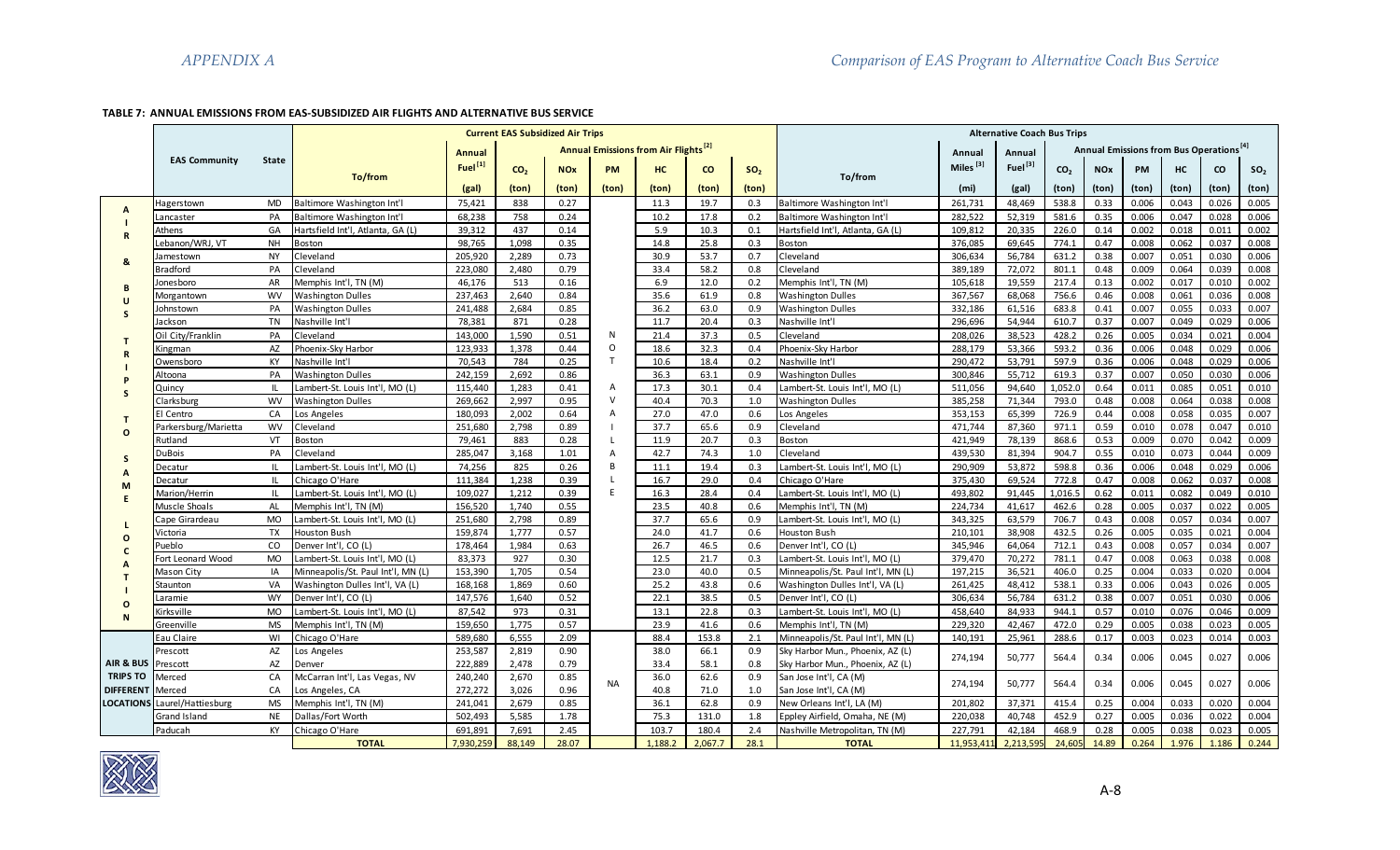## **NOTES TO TABLE 7**

- [1] See Table 2
- [2]  $CO_2$  emissions [ton] = Annual fuel use [gal] x  $10,084$  g  $CO_2/g$ allon ÷ 907,200 g/ton. [CO<sub>2</sub>g/gallon from: EPA420-F-05-001 February 2005]

NOx, HC, CO, SO<sub>2</sub> emissions [ton] = Annual Fuel Use [gal] x Emission Factor [g/gal] ÷ 907,200 g/ton.

Emission factors [g/gal] are based on LTO emission factors and fuel use for SAAB 340, taken from: *Revised 1996 IPCC Guidelines for National Greenhouse Gas Inventories: Reference Manual* , Table 1-50, pg 1.96 An LTO is a landing and take-off cycle, and encompasses aircraft operations on the ground and up to 3,000 ft altitude. LTO emission factors represent emissions over a standardized LTO test cycle.

|                                       | Unit   | <b>NOx</b> | HC    | CO    | SO <sub>2</sub> | Source                                      |
|---------------------------------------|--------|------------|-------|-------|-----------------|---------------------------------------------|
| <b>LTO Emission Factor</b>            | kg/LTO | 0.3        | 12.7  | 22.1  | 0.3             | IPPC, SAAB 340                              |
| LTO Fuel Use                          | kg/LTO | 300        | 300   | 300   | 300             | IPPC, SAAB 340                              |
| = Kg Emissions per Kg Fuel            |        | 0.001      | 0.042 | 0.074 | 0.001           |                                             |
| x Fuel density (kg/gal) x $1000$ g/kg |        | 3,211      | 3,211 | 3,211 | 3,211           | www.afdc.energy.gov/afdc/pdfs/fueltable.pdf |
| = Emission Factor                     | g/gal  | 3.2        | 135.9 | 236.5 | 3.2             |                                             |

# [3] See Tables 5 and 6 for calculation of total annual miles and fuel by route.

[4]  $CO_2$  emissions [ton] = Annual fuel use [gal] x  $10,084$  g  $CO_2/g$ allon ÷ 907,200 g/ton. [CO<sub>2</sub> g/gallon from: EPA420-F-05-001 February 2005]

NOx, PM, HC, CO emissions [ton] = Annual miles x Emission Factor [g/mi] ÷ 907,200 g/ton.

| Emission factors are from EPA MOVES model; vehicle type - Intercity Bus; model |                  | <b>NO<sub>x</sub></b> | PM   |      |
|--------------------------------------------------------------------------------|------------------|-----------------------|------|------|
| year 2011; roadway type - composite road                                       | Emissions (g/mi) | 1.13                  | 0.02 | 0.09 |

SO<sub>2</sub> emissions [ton] = Annual fuel use [gal] x  $0.10 \text{ g SO}_2\text{/gallon ÷}$  907,200 g/ton. This assumes 15 ppm sulfur fuel (EPA max allowable) and that all fuel-borne sulfur is converted to SO<sub>2</sub> during combustion

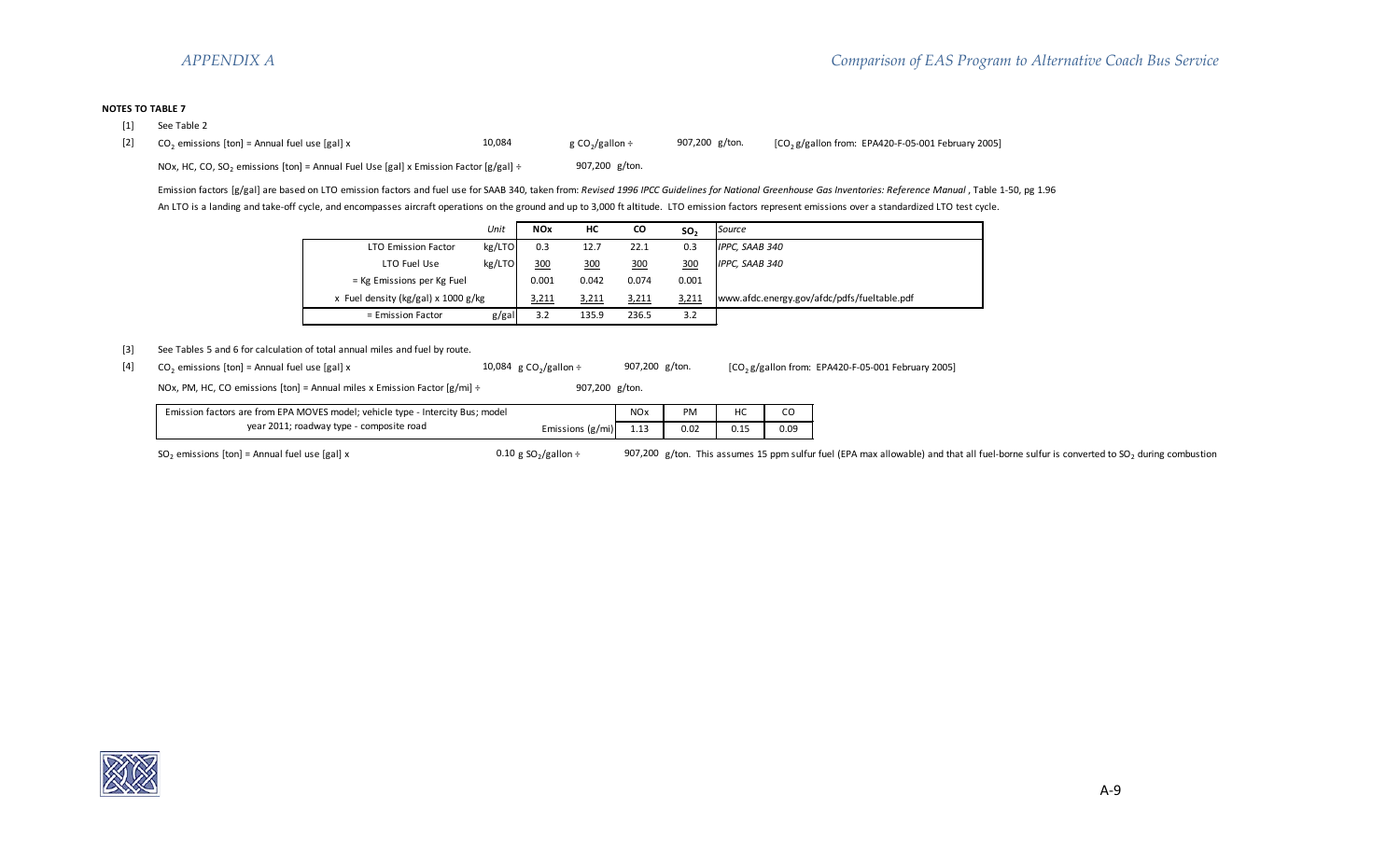# **Table 8 BUS SERVICE COST FACTORS**

|                                 |                                   |                              |                                  |                              |                          | <b>REGION</b>                       |                             |                                      |                             |                             |                                                                                                                               |
|---------------------------------|-----------------------------------|------------------------------|----------------------------------|------------------------------|--------------------------|-------------------------------------|-----------------------------|--------------------------------------|-----------------------------|-----------------------------|-------------------------------------------------------------------------------------------------------------------------------|
| <b>COST FACTOR</b>              |                                   | <b>New</b><br>England        | <b>Middle</b><br><b>Atlantic</b> | <b>East North</b><br>Central | South<br><b>Atlantic</b> | <b>East South</b><br><b>Central</b> | Central                     | West North   West South  <br>Central | <b>Mountain</b>             | Pacific                     | <b>Source</b>                                                                                                                 |
|                                 | unit                              | [NE]                         | [MA]                             | [ENC]                        | [SA]                     | [ESC]                               | [WNC]                       | [WSC]                                | [MTN]                       | [PAC]                       |                                                                                                                               |
| Bus purchase cost               | \$                                | 500,000                      | \$500,000                        | \$500,000                    | \$500,000                | \$500,000                           | \$500,000                   | \$500,000                            | \$500,000                   | \$500,000                   | ABA bus operator cost survey                                                                                                  |
| Bus equivalent lease Cost       | \$/yr                             | \$75,960                     | \$75,960                         | \$75,960                     | \$75,960                 | \$75,960                            | \$75,960                    | \$75,960                             | \$75,960                    | \$75,960                    | 8<br>year lease & cost of capital below<br>Assumes                                                                            |
| <b>Bus Maintenance Cost</b>     | \$/mi                             | \$0.39                       | \$0.39                           | \$0.39                       | \$0.39                   | \$0.39                              | \$0.39                      | \$0.39                               | \$0.39                      | \$0.39                      | ABA bus operator cost survey                                                                                                  |
| <b>Direct Driver Labor Cost</b> | \$/hr                             | \$15.78                      | \$15.78                          | \$15.78                      | \$15.78                  | \$15.78                             | \$15.78                     | \$15.78                              | \$15.78                     | \$15.78                     | ABA bus operator cost survey                                                                                                  |
| Indirect Driver Labor Cost      | \$/hr                             | \$4.50                       | \$4.50                           | \$4.50                       | \$4.50                   | \$4.50                              | \$4.50                      | \$4.50                               | \$4.50                      | \$4.50                      | ABA bus operator cost survey                                                                                                  |
| <b>Overhead Costs</b>           | % of direct<br>operating<br>costs | 30.0%                        | 30.0%                            | 30.0%                        | 30.0%                    | 30.0%                               | 30.0%                       | 30.0%                                | 30.0%                       | 30.0%                       | ABA bus operator cost survey                                                                                                  |
| Profit Margin                   | %                                 | 9.7%                         | 9.7%                             | 9.7%                         | 9.7%                     | 9.7%                                | 9.7%                        | 9.7%                                 | 9.7%                        | 9.7%                        | ABA bus operator cost survey                                                                                                  |
| Coach Bus Fuel Economy          | <b>MPG</b>                        | 5.40                         | 5.40                             | 5.40                         | 5.40                     | 5.40                                | 5.40                        | 5.40                                 | 5.40                        | 5.40                        | ABA bus operator cost survey                                                                                                  |
| <b>Diesel Fuel Cost</b>         | $\frac{1}{2}$ /gal                | \$3.99<br>PADD <sub>1A</sub> | \$3.94<br>PADD 1B                | \$3.79<br>PADD <sub>2</sub>  | \$3.79<br>PADD 1C        | \$3.77<br>PADD <sub>3</sub>         | \$3.79<br>PADD <sub>2</sub> | \$3.77<br>PADD <sub>3</sub>          | \$3.82<br>PADD <sub>4</sub> | \$3.86<br>PADD <sub>5</sub> | <b>Energy Information Administration, Weekly Retail Gasoline</b><br>and Diesel Prices, 8/22/11, Diesel (on highway) all types |
| Cost of Capital                 | %                                 | 5.0%                         | 5.0%                             | 5.0%                         | 5.0%                     | 5.0%                                | 5.0%                        | 5.0%                                 | 5.0%                        | 5.0%                        | ABA bus operator cost survey                                                                                                  |

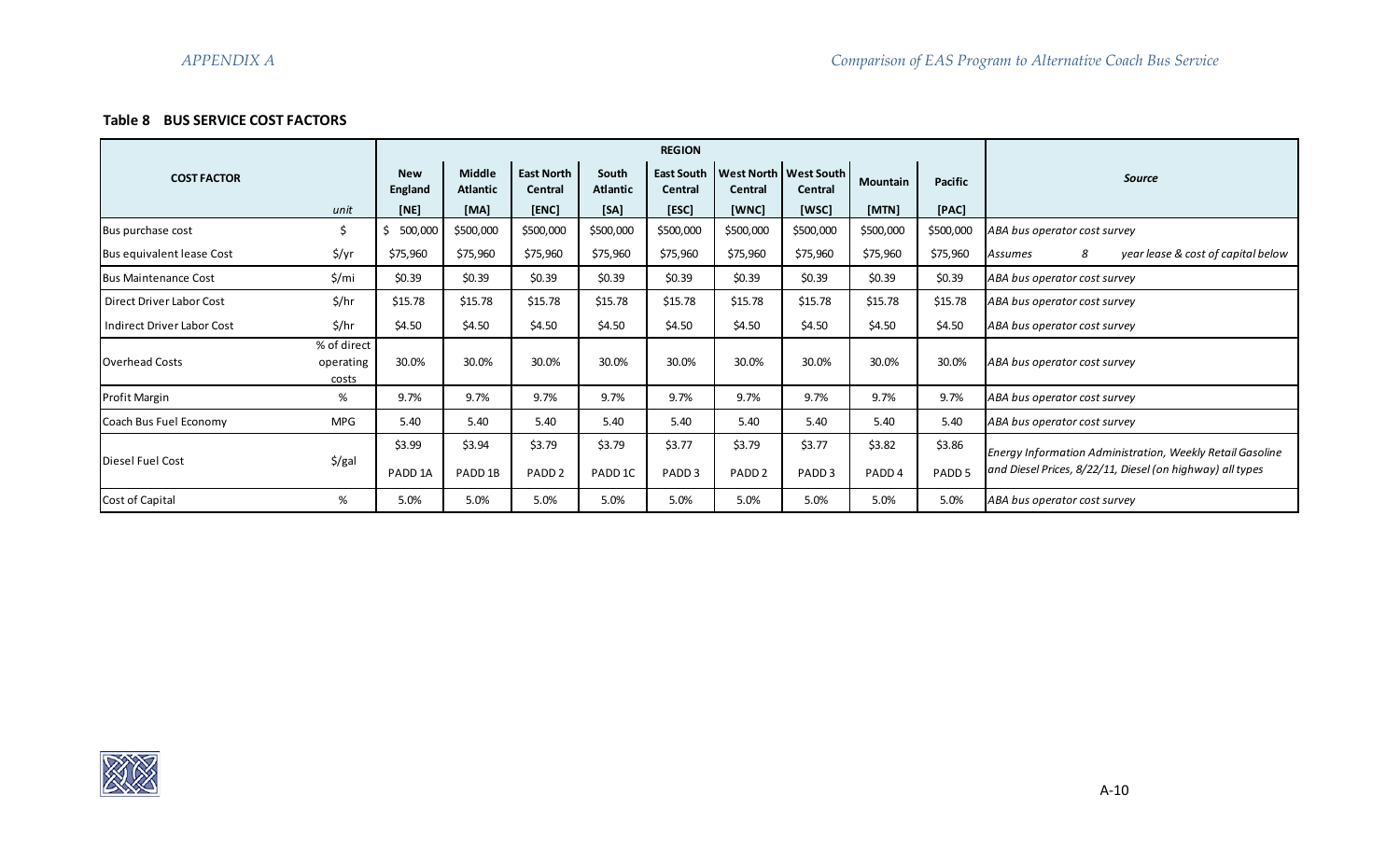# **TABLE 9: VALUATION OF TRAVEL TIME**

| <b>REGION/DIVISION</b>    |       | <b>Median</b><br>household<br>income <sup>[1]</sup> | <b>Hourly</b><br>income $^{[2]}$ . | <b>Valuation for</b><br>(surface) <sup>[3]</sup> | <b>Valuation for</b><br>personal travel personal travel -<br>air <sup>[4]</sup> | <b>Hourly</b><br>compensation<br>$[5]$ | <b>Valuation for</b><br>business travel business travel<br>(surface) <sup>[6]</sup> | <b>Valuation for</b><br>$(air)^{[7]}$ | <b>Valuation for</b><br>all purposes<br>$(air)^{8}$ |
|---------------------------|-------|-----------------------------------------------------|------------------------------------|--------------------------------------------------|---------------------------------------------------------------------------------|----------------------------------------|-------------------------------------------------------------------------------------|---------------------------------------|-----------------------------------------------------|
| Northeast                 |       | \$53,073                                            | \$26.54                            | \$18.58                                          | \$29.24                                                                         | \$32.16                                | \$32.16                                                                             | \$60.83                               | \$39.37                                             |
| New England               | [NE]  | \$58,709                                            | \$29.35                            | \$20.55                                          | \$32.35                                                                         | \$33.56                                | \$33.56                                                                             | \$63.48                               | \$42.35                                             |
| Middle Atlantic           | [MA]  | \$51,583                                            | \$25.79                            | \$18.05                                          | \$28.42                                                                         | \$31.62                                | \$31.62                                                                             | \$59.81                               | \$38.49                                             |
| lMidwest                  |       | \$48,877                                            | \$24.44                            | \$17.11                                          | \$26.93                                                                         | \$27.47                                | \$27.47                                                                             | \$51.96                               | \$34.97                                             |
| <b>East North Central</b> | [ENC] | \$48,137                                            | \$24.07                            | \$16.85                                          | \$26.52                                                                         | \$27.73                                | \$27.73                                                                             | \$52.45                               | \$34.85                                             |
| <b>West North Central</b> | [WNC] | \$50,408                                            | \$25.20                            | \$17.64                                          | \$27.78                                                                         | \$26.90                                | \$26.90                                                                             | \$50.88                               | \$35.21                                             |
| South                     |       | \$45,615                                            | \$22.81                            | \$15.97                                          | \$25.13                                                                         | \$24.93                                | \$24.93                                                                             | \$47.16                               | \$32.22                                             |
| South Atlantic            | [SA]  | \$47,408                                            | \$23.70                            | \$16.59                                          | \$26.12                                                                         | \$25.48                                | \$25.48                                                                             | \$48.20                               | \$33.22                                             |
| <b>East South Central</b> | [ESC] | \$39,958                                            | \$19.98                            | \$13.99                                          | \$22.02                                                                         | \$22.65                                | \$22.65                                                                             | \$42.84                               | \$28.71                                             |
| <b>West South Central</b> | [WSC] | \$45,905                                            | \$22.95                            | \$16.07                                          | \$25.29                                                                         | \$25.07                                | \$25.07                                                                             | \$47.42                               | \$32.41                                             |
| lWest                     |       | \$53,833                                            | \$26.92                            | \$18.84                                          | \$29.66                                                                         | \$29.95                                | \$29.95                                                                             | \$56.65                               | \$38.34                                             |
| Mountain                  | [MTN] | \$50,419                                            | \$25.21                            | \$17.65                                          | \$27.78                                                                         | \$27.93                                | \$27.93                                                                             | \$52.83                               | \$35.83                                             |
| Pacific                   | [PAC] | \$56,232                                            | \$28.12                            | \$19.68                                          | \$30.98                                                                         | \$30.84                                | \$30.84                                                                             | \$58.33                               | \$39.78                                             |

[1] Census data, 2009 (Current Population Reports: Income)

[2] Median household income / 2000 hours

[3] 70% of hourly income (DOT recommendation for personal travel)

[4] Valuation of personal surface travel multiplied by 2003 ratio of personal surface travel valuation to personal air travel valuation

|                 |         |        | Valuation for   Valuation for   Multiplication |
|-----------------|---------|--------|------------------------------------------------|
| Personal        | \$14.80 | S23.30 | 1.574                                          |
| <b>Business</b> | S21 20  | S40.10 | 1 897                                          |

[5] Total employer cost for employee compensation, 2009 (Bureau of Labor Statistics)

[6] Same as hourly compensation.

[7] Valuation of business surface travel multiplied by 2003 ratio of business surface travel valuation to business air travel valuation

[8] Based on DOT's assumptions of 68.7% personal and 31.3% business for air travel

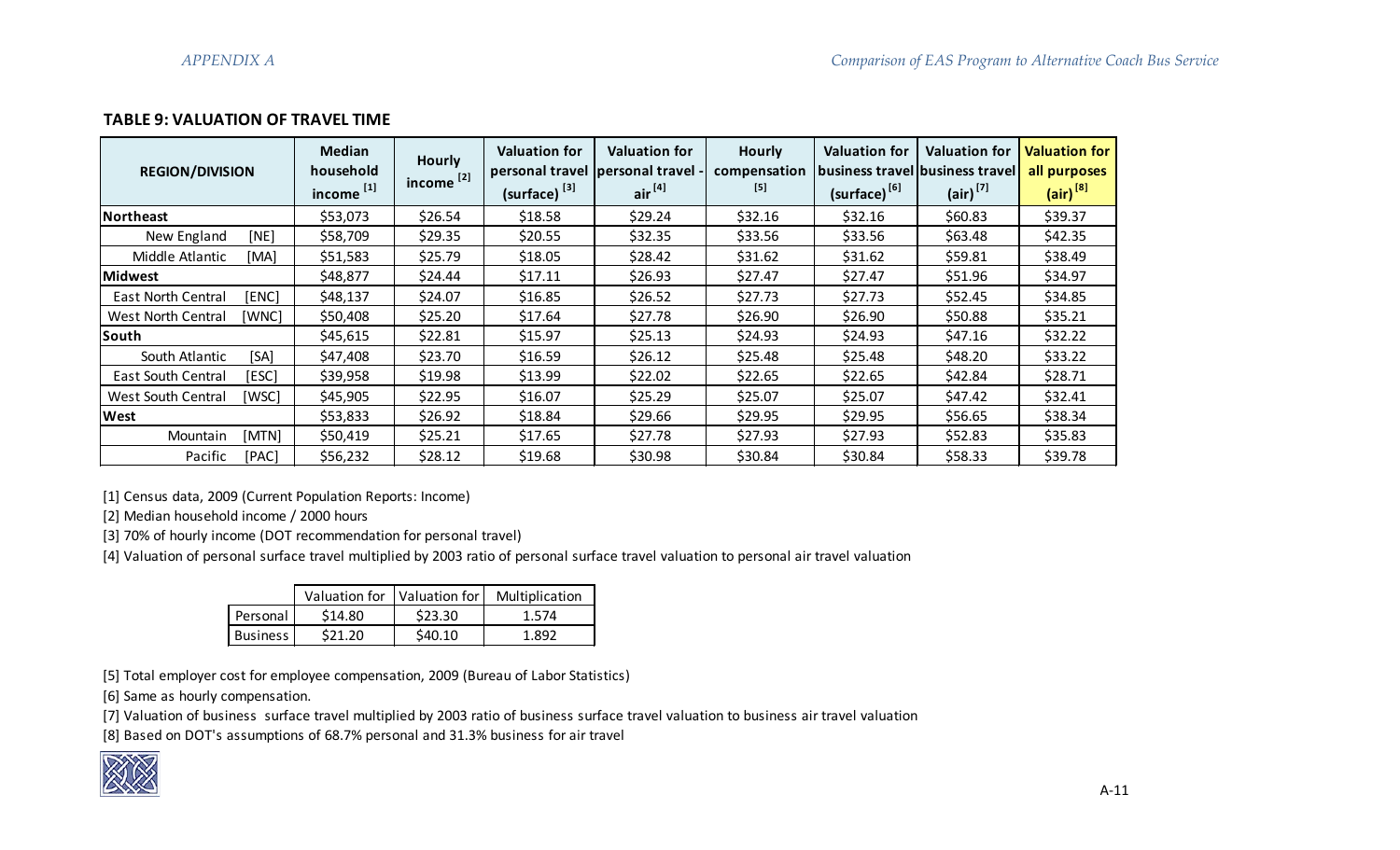# **TABLE 10: AVERAGE FLIGHT DELAYS ON EAS-SUBSIDIZED FLIGHTS**

|                      |              | <b>Current EAS Subsidized Flights</b> |               |                                                                           |                        |                   |                |                         |                                            |                         |                         |                |                     |                 |                              |                   |    |   |             |                |                                         |    |       |             |    |                |  |    |    |    | <b>AVG</b> |
|----------------------|--------------|---------------------------------------|---------------|---------------------------------------------------------------------------|------------------------|-------------------|----------------|-------------------------|--------------------------------------------|-------------------------|-------------------------|----------------|---------------------|-----------------|------------------------------|-------------------|----|---|-------------|----------------|-----------------------------------------|----|-------|-------------|----|----------------|--|----|----|----|------------|
| <b>EAS Community</b> | <b>State</b> |                                       | <b>Flight</b> | Average Delay for listed flight numbers on the route (min) <sup>[1]</sup> |                        |                   |                |                         |                                            |                         |                         |                |                     |                 | <b>ROUTE</b><br><b>DELAY</b> |                   |    |   |             |                |                                         |    |       |             |    |                |  |    |    |    |            |
|                      |              | <b>Flights to/from</b>                | <b>Miles</b>  |                                                                           |                        |                   |                |                         |                                            |                         |                         |                |                     |                 |                              |                   |    |   |             |                |                                         |    |       |             |    |                |  |    |    |    | (hr)       |
| Hagerstown           | <b>MD</b>    | Baltimore Washington Int'l            | 67            | 17 <sup>1</sup>                                                           |                        | 11 20 18 8        |                |                         |                                            |                         |                         |                |                     |                 |                              |                   |    |   |             |                |                                         |    |       |             |    |                |  |    |    |    | 0.25       |
| Lancaster            | PA           | Baltimore Washington Int'l            | 67            | 9                                                                         |                        | 13 12 8 17 21 22  |                |                         |                                            |                         | 24                      |                |                     |                 |                              |                   |    |   |             |                |                                         |    |       |             |    |                |  |    |    |    | 0.26       |
| Athens               | GA           | Hartsfield Int'l, Atlanta, GA (L)     | 72            |                                                                           |                        |                   |                |                         |                                            |                         |                         |                |                     |                 |                              |                   |    |   | N/A         |                |                                         |    |       |             |    |                |  |    |    |    | 0.33       |
| Lebanon/WRJ, VT      | <b>NH</b>    | <b>Boston</b>                         | 109           |                                                                           | 21 22 23 38            |                   |                |                         |                                            |                         |                         |                |                     |                 |                              |                   |    |   |             |                |                                         |    |       |             |    |                |  |    |    |    | 0.43       |
| Jamestown            | <b>NY</b>    | Cleveland                             | 142           | 20 <sup>°</sup>                                                           | 20                     | 80 72 80 72       |                |                         |                                            |                         |                         |                |                     |                 |                              |                   |    |   |             |                |                                         |    |       |             |    |                |  |    |    |    | 0.96       |
| <b>Bradford</b>      | PA           | Cleveland                             | 168           | $\mathsf 0$                                                               | $\mathbf{0}$           | 55 55             |                |                         |                                            |                         |                         |                |                     |                 |                              |                   |    |   |             |                |                                         |    |       |             |    |                |  |    |    |    | 0.46       |
| Jonesboro            | AR           | Memphis Int'l, TN (M)                 | 79            |                                                                           |                        |                   |                |                         |                                            |                         |                         |                |                     |                 |                              |                   |    |   | N/A         |                |                                         |    |       |             |    |                |  |    |    |    | 0.33       |
| Morgantown           | <b>WV</b>    | <b>Washington Dulles</b>              | 141           | 9                                                                         | 9                      | 4                 | $4 \mid$       |                         | 18 18                                      |                         |                         |                | 29 29 36 36 136 136 |                 |                              |                   |    |   |             |                |                                         |    |       |             |    |                |  |    |    |    | 0.64       |
| Johnstown            | PA           | <b>Washington Dulles</b>              | 120           | $\overline{3}$                                                            | $\overline{3}$         | $\overline{0}$    | $\overline{0}$ | 43                      | 43                                         | 66                      | 66                      | 62             | 62                  |                 |                              |                   |    |   |             |                |                                         |    |       |             |    |                |  |    |    |    | 0.58       |
| Jackson              | <b>TN</b>    | Nashville Int'l                       | 131           |                                                                           |                        |                   |                |                         |                                            |                         |                         |                |                     |                 |                              |                   |    |   | N/A         |                |                                         |    |       |             |    |                |  |    |    |    | 0.33       |
| Oil City/Franklin    | PA           | Cleveland                             | 103           | 5 <sub>1</sub>                                                            |                        | 5 43 43 182 182   |                |                         |                                            |                         |                         |                |                     |                 |                              |                   |    |   |             |                |                                         |    |       |             |    |                |  |    |    |    | 1.28       |
| Kingman              | AZ           | Phoenix-Sky Harbor                    | 168           | 20                                                                        |                        | 20 20             |                | $22$ 22                 | 22                                         | 14                      | 14                      | 14             | 19                  | 19              | 19                           |                   |    |   |             |                |                                         |    |       |             |    |                |  |    |    |    | 0.31       |
| Owensboro            | KY           | Nashville Int'l                       | 115           |                                                                           |                        |                   |                |                         |                                            |                         |                         |                |                     |                 |                              |                   |    |   | N/A         |                |                                         |    |       |             |    |                |  |    |    |    | 0.33       |
| Altoona              | PA           | Washington Dulles Int'l, VA (L)       | 104           |                                                                           | 64 64                  | 75 75             |                |                         |                                            |                         |                         |                |                     |                 |                              |                   |    |   |             |                |                                         |    |       |             |    |                |  |    |    |    | 1.16       |
| Quincy               | IL.          | Lambert-St. Louis Int'l, MO (L)       | 108           | 9                                                                         | $\overline{4}$         | 9                 | 4              | 10 9                    |                                            | 11                      |                         |                | 16 11 16            | $\overline{7}$  |                              | 17 17 28          |    |   |             |                |                                         |    |       |             |    |                |  |    |    |    | 0.20       |
| <b>Clarksburg</b>    | <b>WV</b>    | <b>Washington Dulles</b>              | 151           | 20                                                                        | 20                     | 9                 | 9              | $\mathbf{0}$            | $\mathbf 0$                                | 56                      | 56                      | 97             | 97                  | 67              | 67                           |                   |    |   |             |                |                                         |    |       |             |    |                |  |    |    |    | 0.69       |
| El Centro            | CA           | Los Angeles                           | 180           |                                                                           |                        |                   |                |                         |                                            |                         |                         |                |                     |                 |                              |                   |    |   | N/A         |                |                                         |    |       |             |    |                |  |    |    |    | 0.33       |
| Parkersburg/Marietta | <b>WV</b>    | Cleveland                             | 145           | 2 <sup>1</sup>                                                            | $\overline{2}$         | 19 19 23 23       |                |                         |                                            | 66 66 79                |                         |                | 79                  |                 |                              |                   |    |   |             |                |                                         |    |       |             |    |                |  |    |    |    | 0.63       |
| Rutland              | VT           | <b>Boston</b>                         | 127           | 26                                                                        |                        | 26 27 27 41 41    |                |                         |                                            |                         |                         |                |                     |                 |                              |                   |    |   |             |                |                                         |    |       |             |    |                |  |    |    |    | 0.52       |
| <b>DuBois</b>        | PA           | Cleveland                             | 154           | $18\,$                                                                    | $18$                   |                   |                |                         | $0 \t 0 \t 37 \t 37$                       | 53                      | 53                      |                |                     |                 |                              |                   |    |   |             |                |                                         |    |       |             |    |                |  |    |    |    | 0.45       |
| Decatur              | IL           | Lambert-St. Louis Int'l, MO (L)       | 120           |                                                                           |                        |                   |                |                         |                                            |                         |                         |                |                     |                 |                              |                   |    |   | N/A         |                |                                         |    |       |             |    |                |  |    |    |    | 0.33       |
|                      |              | Chicago O'Hare                        | 157           |                                                                           |                        |                   |                |                         |                                            |                         |                         |                |                     |                 |                              |                   |    |   | N/A         |                |                                         |    |       |             |    |                |  |    |    |    | 0.33       |
| Marion/Herrin        | IL           | Lambert-St. Louis Int'l, MO (L)       | 122           |                                                                           | 13 13                  |                   | $7 \mid 11$    | 11                      |                                            | 18 18 13 13 17 17       |                         |                |                     |                 | 20                           | 19 50             |    |   |             |                |                                         |    |       |             |    |                |  |    |    |    | 0.29       |
| Muscle Shoals        | <b>AL</b>    | Memphis Int'l, TN (M)                 | 136           | $5^{\circ}$                                                               | 5                      | $\mathbf 0$       | $\mathbf{0}$   | $\mathbf 0$             |                                            |                         |                         |                |                     |                 |                              |                   |    |   |             |                |                                         |    |       |             |    |                |  |    |    |    | 0.03       |
| Cape Girardeau       | <b>MO</b>    | Lambert-St. Louis Int'l, MO (L)       | 123           | $7\overline{ }$                                                           | $\overline{7}$         |                   |                |                         | $9 \mid 9 \mid 15 \mid 22 \mid 22 \mid 30$ |                         |                         | 63             |                     |                 |                              |                   |    |   |             |                |                                         |    |       |             |    |                |  |    |    |    | 0.34       |
| Victoria             | <b>TX</b>    | <b>Houston Bush</b>                   | 123           | $\overline{21}$                                                           | 21                     | 39                | 39             |                         |                                            |                         |                         |                |                     |                 |                              |                   |    |   |             |                |                                         |    |       |             |    |                |  |    |    |    | 0.50       |
| Pueblo               | CO           | Denver Int'l, CO (L)                  | 125           | $5\overline{5}$                                                           | 5                      | 5 <sup>1</sup>    | 17             |                         | 17 17                                      | 35 35                   |                         |                |                     |                 |                              | 35 24 24 24 33 33 |    |   |             |                | 33 89 89 89 36 36 36                    |    |       |             |    |                |  |    |    |    | 0.57       |
| Fort Leonard Wood    | <b>MO</b>    | Lambert-St. Louis Int'l, MO (L)       | 130           | 11                                                                        | 11                     | $17 \mid 17 \mid$ |                |                         | 19 19                                      | 26                      | 25                      |                | 18 26 26            |                 |                              |                   |    |   |             |                |                                         |    |       |             |    |                |  |    |    |    | 0.33       |
| <b>Mason City</b>    | IA           | Minneapolis/St. Paul Int'l, MN (L)    | 132           | $\overline{\mathbf{3}}$                                                   | $\overline{3}$         | 18                | 18             | 10                      | 10                                         | 19                      | 19                      | 5              | 1                   | $5\overline{)}$ | $\mathbf{1}$                 | 31 24 24 24       |    |   |             | 0              | $\overline{0}$                          | 55 | 55    |             |    |                |  |    |    |    | 0.27       |
| Staunton             | VA           | Washington Dulles Int'l, VA (L)       | 133           | 17                                                                        | 21                     | 17 <sup>1</sup>   | 21             | 13                      | 13                                         | $\overline{4}$          | $\vert$ 4               |                |                     |                 |                              | 15 15 24 24 74    | 74 |   |             |                |                                         |    |       |             |    |                |  |    |    |    | 0.40       |
| Laramie              | <b>WY</b>    | Denver Int'l, CO (L)                  | 144           | 18                                                                        |                        | 18 18             |                | $5 \mid 5 \mid 5$       |                                            | 20 20 20 17 17 17 38    |                         |                |                     |                 |                              |                   |    |   |             |                | 38 38 34 34 34 36 36                    |    |       | 36          |    |                |  |    |    |    | 0.40       |
| Kirksville           | <b>MO</b>    | Lambert-St. Louis Int'l, MO (L)       | 149           | $\overline{7}$                                                            | $\overline{7}$         | $\overline{7}$    | $\overline{7}$ | $\overline{2}$          | 10                                         | 35                      | 44                      |                |                     |                 |                              |                   |    |   |             |                |                                         |    |       |             |    |                |  |    |    |    | 0.25       |
| Greenville           | <b>MS</b>    | Memphis Int'l, TN (M)                 | 150           | $\overline{1}$                                                            | 1                      | 11                | $\overline{3}$ | $\overline{\mathbf{3}}$ | 9                                          | 9                       |                         | $14 \mid 14$   | 6                   | 6               |                              | 18 18             |    |   |             |                |                                         |    |       |             |    |                |  |    |    |    | 0.14       |
| Eau Claire           | WI           | Chicago O'Hare                        | 268           | 15                                                                        | $\overline{4}$         | $\overline{4}$    |                | $0$ 0                   | $\overline{\mathbf{3}}$                    | $\overline{\mathbf{3}}$ | $\overline{\mathbf{3}}$ | $\overline{3}$ |                     | $9 \mid 20$     |                              | $9 \mid 20$       | 8  | 8 | $\mathbf 0$ | $\overline{0}$ | $\mathbf{0}$                            |    | $0$ 0 | $\mathbf 0$ | 31 | 31 38 38 92 92 |  | 52 | 95 | 95 | 0.37       |
| Prescott             | AZ           | Los Angeles                           | 345           | 16                                                                        | 16                     | 16                | 15             | 15                      | 15                                         | 35                      | 35                      | 35             | 59                  | 59              | 59                           |                   |    |   |             |                |                                         |    |       |             |    |                |  |    |    |    | 0.52       |
|                      |              | Denver                                | 557           |                                                                           |                        |                   |                |                         |                                            |                         |                         |                |                     |                 |                              |                   |    |   | N/A         |                |                                         |    |       |             |    |                |  |    |    |    | 0.33       |
| Merced               | CA           | McCarran Int'l, Las Vegas, NV         | 309           |                                                                           | 34 34 56 56 239 239 50 |                   |                |                         |                                            |                         | 50                      |                |                     |                 |                              |                   |    |   |             |                |                                         |    |       |             |    |                |  |    |    |    | 1.58       |
|                      |              | Los Angeles, CA                       | 260           |                                                                           |                        |                   |                |                         |                                            |                         |                         |                |                     |                 |                              |                   |    |   | N/A         |                |                                         |    |       |             |    |                |  |    |    |    | 0.33       |
| Laurel/Hattiesburg   | <b>MS</b>    | Memphis Int'l, TN (M)                 | 250           |                                                                           | 13 13 22 22            |                   |                |                         | 20 20 36 36 37                             |                         |                         |                | 37                  | $\mathbf{0}$    | $\mathbf 0$                  |                   |    |   |             |                |                                         |    |       |             |    |                |  |    |    |    | 0.36       |
| Grand Island         | <b>NE</b>    | Dallas/Fort Worth                     | 585           | 18                                                                        | 18                     | 29 29             |                |                         |                                            |                         |                         |                |                     |                 |                              |                   |    |   |             |                |                                         |    |       |             |    |                |  |    |    |    | 0.39       |
| Paducah              | КY           | Chicago O'Hare                        | 345           | 5                                                                         | 5                      | 3 <sup>1</sup>    | 3 <sup>1</sup> | $\overline{0}$          | $\pmb{0}$                                  | 37                      | 37                      | $\mathbf{0}$   |                     |                 |                              |                   |    |   |             |                | 0 37 29 29 33 33 43 43 45 45 103 103 57 |    |       |             |    |                |  |    |    |    | 0.52       |

[1] Data from Flights Stats, accessed 8/25/11, on-time ratings by route (http://www.flightstats.com/go/FlightRating/flightRatingByRoute.do)

0.33 hour average delay on route

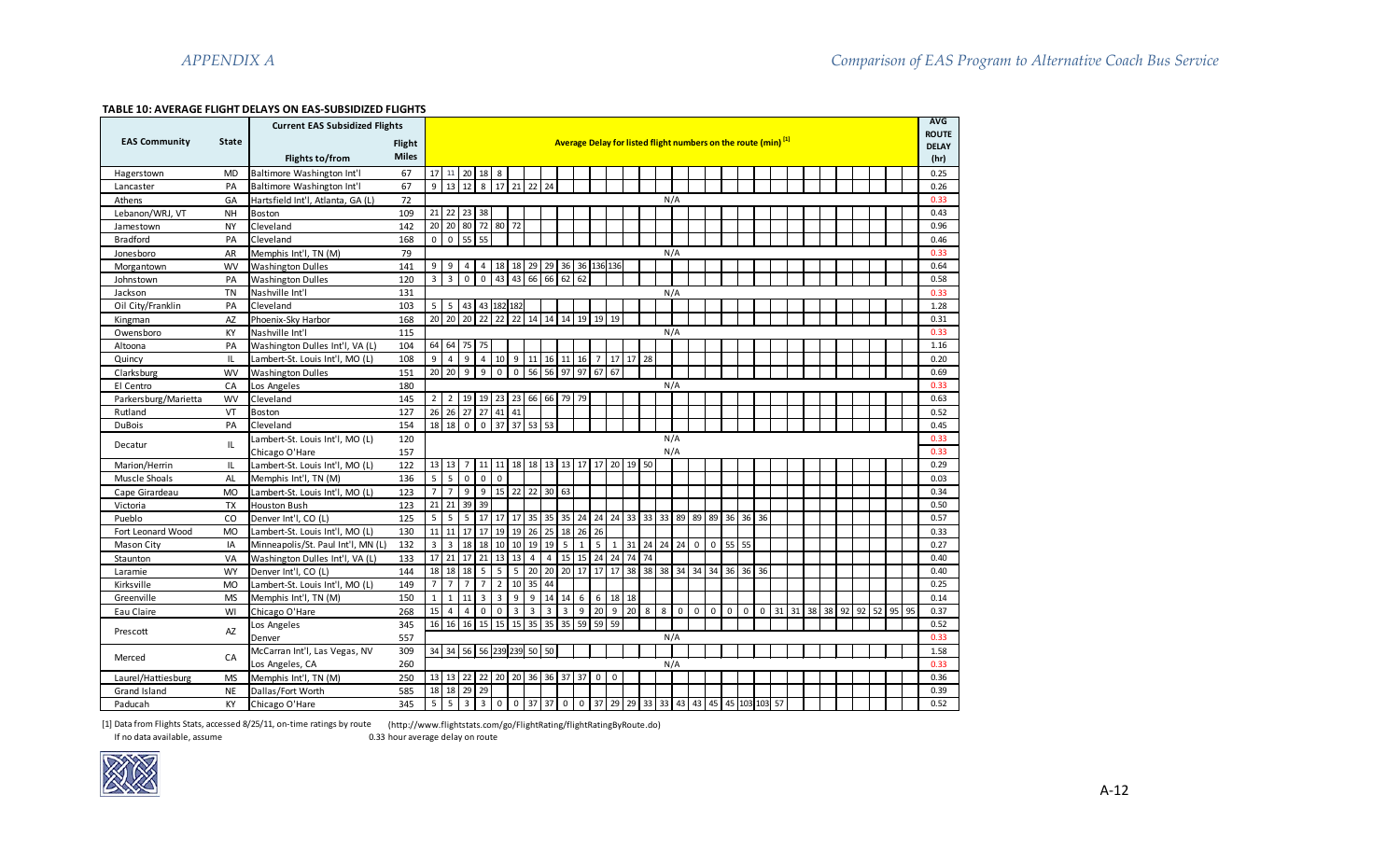# TABLE 11: AVERAGE FUEL USE FOR AIRCRAFT USED ON EAS-SUBSIDIZED ROUTES

| <b>Full name</b><br>Equipment        |                          | <b>Average Fuel</b><br>Burn (gal/hr) | Source                                                                         |  |  |  |  |  |  |  |  |
|--------------------------------------|--------------------------|--------------------------------------|--------------------------------------------------------------------------------|--|--|--|--|--|--|--|--|
| $C-402$                              | Cessna 402               |                                      | http://www.planequest.com/operationcosts/op cost info.asp?id=55                |  |  |  |  |  |  |  |  |
| Cessna 208B Grand Carava<br>$C-208B$ |                          | 42.0                                 | http://www.zimex.ch/media/4411/aircraft spec caravan.pdf                       |  |  |  |  |  |  |  |  |
| B-1900                               | Beechcraft 1900          | 110.0                                | http://www.ameriflight.com/Aircraft/be1900.asp                                 |  |  |  |  |  |  |  |  |
| $PC-12$                              | Pilatus PC12             | 74.0                                 | http://www.jetfly.com/english/advantages/flyGreen.html                         |  |  |  |  |  |  |  |  |
| <b>SAAB 340</b>                      | <b>SAAB 340</b>          | 129.0                                | http://www.azfreighters.com/planes/saab340b.pdf                                |  |  |  |  |  |  |  |  |
| $C-208$                              | Cessna 208 Caravan       | 47.6                                 | http://www.airbornesolutions.com/AircraftFleet/FixedWing/tabid/81/Default.aspx |  |  |  |  |  |  |  |  |
| <b>CRJ-200</b>                       | Bombadier CRJ-200        | 324.0                                | http://www.globalsecurity.org/military/world/canada/crj200-specs.htm           |  |  |  |  |  |  |  |  |
| <b>BRASILIA</b>                      | Embraer EMB 120 Brasilia | 117.8                                | http://www.thinkairplanes.com/embraer-for-sale/embraer-emb-120-er-for-sale/32/ |  |  |  |  |  |  |  |  |
| Caravan                              | Cessna 208 Caravan       | 47.6                                 | http://www.airbornesolutions.com/AircraftFleet/FixedWing/tabid/81/Default.aspx |  |  |  |  |  |  |  |  |
| EMB-145 <sup>[1]</sup>               | Embraer ERJ 145          | 223.0                                | http://azureairways.com/erj145.php                                             |  |  |  |  |  |  |  |  |

[1] Based on published data: <br>
0.637 gal/mi x 350 mi/hr (based on scheduled flight time and flight miles for Grand Island NE to Dallas TX